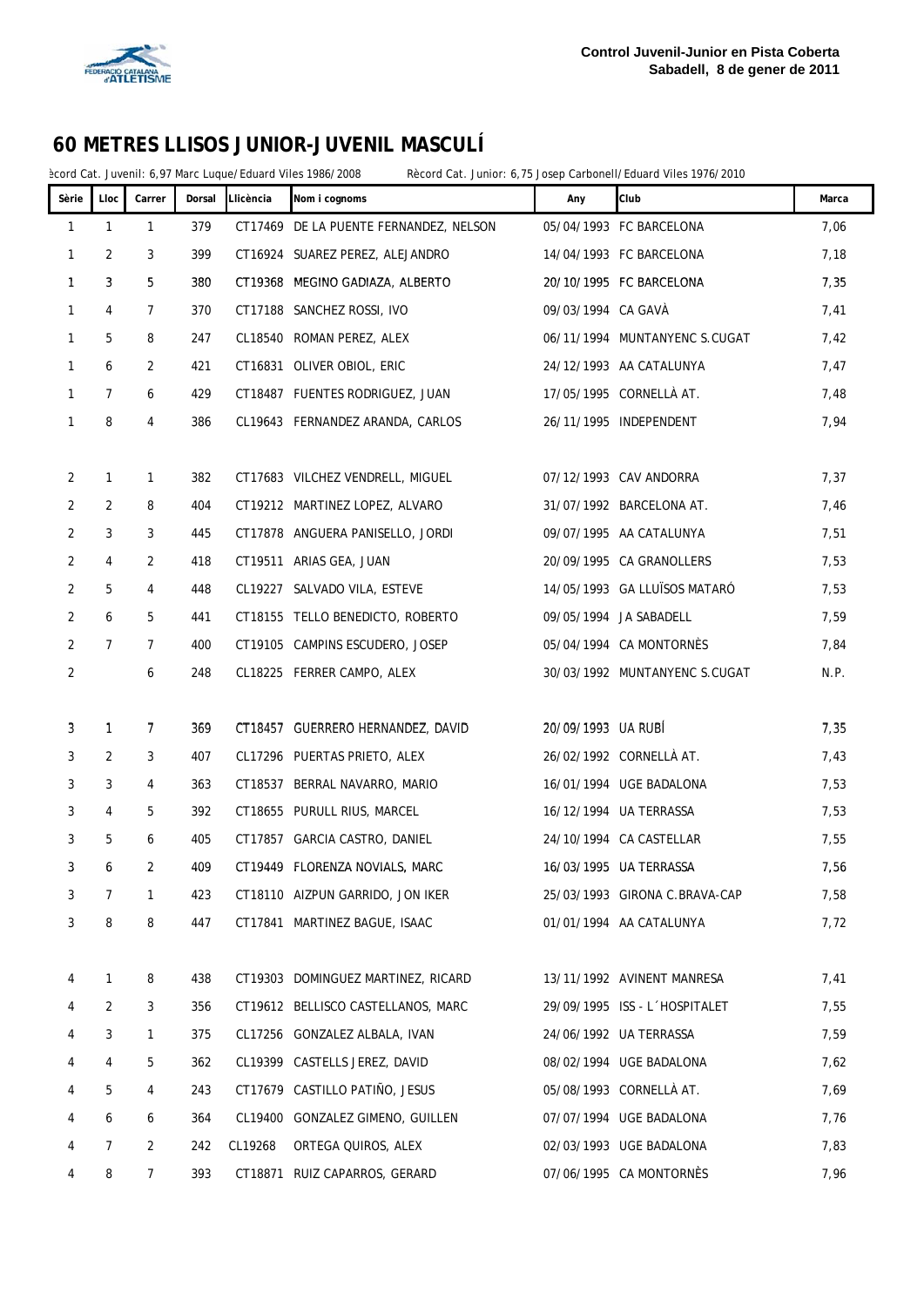

ècord Cat. Juvenil: 6,97 Marc Luque/Eduard Viles 1986/2008 Rècord Cat. Junior: 6,75 Josep Carbonell/Eduard Viles 1976/2010

| Sèrie          | Lloc         | Carrer         | Dorsal | Llicència | Nom i cognoms                          | Any                 | Club                          | Marca         |
|----------------|--------------|----------------|--------|-----------|----------------------------------------|---------------------|-------------------------------|---------------|
| $\mathbf 5$    | $\mathbf{1}$ | $\mathbf{1}$   | 403    |           | CT19562 RAMOS SANZ, SANTI              |                     | 13/05/1995 CA IGUALADA        | 7,64          |
| 5              | 2            | 5              | 385    |           | CL19019 EGEA AMORIN, JOAN              |                     | 23/07/1993 GA LLUÏSOS MATARÓ  | 7,72          |
| 5              | 3            | 4              | 446    |           | CT17859 SANCHEZ MEDINA, DAVID-GONZALO  |                     | 01/03/1993 AA CATALUNYA       | 7,72          |
| 5              | 4            | 6              | 388    |           | CL18767 BOIXADOS MARTINEZ, MARC        | 08/05/1994 CA VIC   |                               | 7,76          |
| 5              | 5            | 8              | 406    |           | CL18137 GAMERO IGUAL, MARC             |                     | 25/02/1993 CA CASTELLAR       | 7,87          |
| 5              | 6            | 3              | 402    |           | CT17862 HERNANDEZ ESCOLAR, ALBERT      |                     | 21/07/1993 CA IGUALADA        | 7,90          |
| 5              | 7            | $\overline{7}$ | 395    |           | CT18869 MARTOS JIMENEZ, ALEJANDRO      |                     | 12/09/1994 CA MONTORNÈS       | 7,96          |
| 5              |              | $\overline{2}$ | 244    |           | CT17165 EL BOUSSETTAOUI, MOHAMED       |                     | 31/05/1992 GIRONA C.BRAVA-CAP | DQ. ART.162.7 |
|                |              |                |        |           |                                        |                     |                               |               |
| 6              | 1            | 2              | 455    |           | CT15995 TORRAS GIRALT, VICENC          |                     | 17/12/1992 AVINENT MANRESA    | 7,41          |
| 6              | 2            | 6              | 354    |           | CT18386 FERNANDEZ-DAVILA LAZO, ESTEBAN |                     | 29/10/1995 ISS - L'HOSPITALET | 7,55          |
| 6              | 3            | 3              | 426    |           | CL18939 FERNANDEZ SAGRERA, FRANCESC    |                     | 20/04/1994 CA CASTELLAR       | 7,79          |
| 6              | 4            | 7              | 389    |           | CL19805 CALZADILLA FIMIA, ORIOL        | 20/01/1995 CA VIC   |                               | 7,82          |
| 6              | 5            | $\mathbf{1}$   | 410    |           | CL19715 ORTEGA MARTINEZ, HECTOR        |                     | 16/01/1995 UA TERRASSA        | 7,85          |
| 6              | 6            | 4              | 449    |           | CT18684 UREÑA GOMEZ, DAVID             |                     | 06/11/1995 AA CATALUNYA       | 7,89          |
| 6              | 7            | 5              | 381    |           | CT19229 PEÑA DIAZ, SERGIO              | 20/10/1994 CA OLESA |                               | 7,96          |
| 6              | 8            | 8              | 401    |           | CT18744 CERDA OLIVA, HECTOR            |                     | 30/05/1994 JA SABADELL        | 7,99          |
|                |              |                |        |           |                                        |                     |                               |               |
| $\overline{7}$ | $\mathbf{1}$ | 8              | 450    |           | CT18389 SERRANO GONZALEZ, XAVIER       |                     | 09/06/1993 ISS - L'HOSPITALET | 7,60          |
| 7              | 2            | 7              | 444    |           | CL19719 MARTIN SANTORO, DANIEL         |                     | 11/11/1995 UA TERRASSA        | 7,79          |
| 7              | 3            | 5              | 397    |           | CL19929 MARTIN BENITO, RICARD          |                     | 03/11/1995 CA NOU BARRIS      | 7,85          |
| 7              | 4            | 6              | 425    |           | CT18762 BENITO GUASCH, DAVID           | 05/03/1995 CA VIC   |                               | 7,94          |
| 7              | 5            | 4              | 246    |           | CT19262 SUNYER ANE, ROGER              |                     | 12/02/1995 MUNTANYENC S.CUGAT | 8,01          |
| 7              | 7            | 1              | 422    |           | CT18713 DEL RIO ESCRIBANO, VICTOR      |                     | 22/03/1995 AA CATALUNYA       | 8,02          |
| 7              | 7            | 3              | 434    |           | CT17832 SIRIA JELVEZ, ERIK             |                     | 20/12/1994 AA CATALUNYA       | 8,09          |
| 7              |              | $\overline{c}$ | 435    |           | CT18101 URQUIA SANZ, ALBERT            |                     | 05/11/1995 AA CATALUNYA       | DQ. ART.162.7 |
| 8              | 1            | 3              | 416    |           | CT17896 PEDROL VILA, ARNAU             |                     | 03/12/1995 AE MOLINS 2000     | 7,79          |
| 8              | 2            | 2              | 456    |           | CL19968 MATEO MAESO, ADRIAN            |                     | 25/05/1995 ISS - L'HOSPITALET | 7,83          |
| 8              | 3            | 6              | 431    |           | CT19584 ESCOLANO ANDRES, GERMAN        |                     | 02/02/1995 CA CASTELLAR       | 7,91          |
| 8              | 4            | 4              | 427    |           | CT18139 BENEDICTO JUVE, MARÇAL         |                     | 07/10/1993 CA CASTELLAR       | 7,96          |
| 8              | 5            | 7              | 440    |           | CL19927 MORENO MARTI, ORIOL            |                     | 24/02/1995 FACVAC VALLS       | 7,96          |
| 8              | 6            | 5              | 378    |           | CL19711 LAMBINICIO DE CASTRO, JEROME   |                     | 16/10/1995 FC BARCELONA       | 7,97          |
| 8              | 7            | 8              | 419    |           | CT17897 SISQUELLA ANDRES, JOAN         |                     | 19/12/1995 ISS - L'HOSPITALET | 8,33          |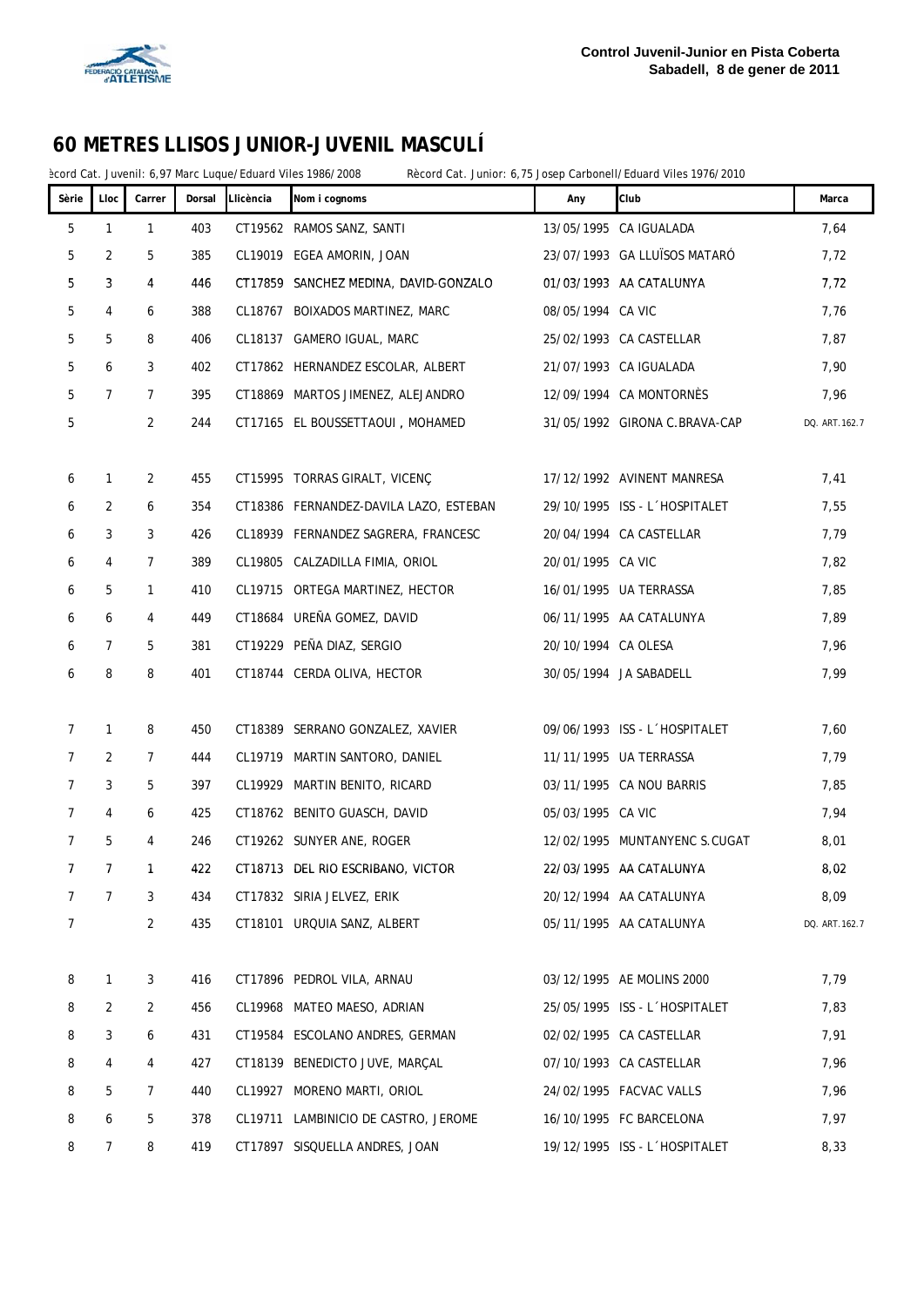

ècord Cat. Juvenil: 6,97 Marc Luque/Eduard Viles 1986/2008 Rècord Cat. Junior: 6,75 Josep Carbonell/Eduard Viles 1976/2010

| Sèrie           | Lloc           | Carrer         | Dorsal | Llicència | Nom i cognoms                          | Any                  | Club                          | Marca |
|-----------------|----------------|----------------|--------|-----------|----------------------------------------|----------------------|-------------------------------|-------|
| 9               | $\mathbf{1}$   | 4              | 412    |           | CT17910 TUELLS MORALES, MANEL          |                      | 03/07/1993 AE MOLINS 2000     | 8,03  |
| 9               | $\overline{2}$ | 5              | 398    |           | CT19075 PLANTALECH CASALS, EUDALD      |                      | 19/10/1994 GIRONA C.BRAVA-CAP | 8,04  |
| 9               | 3              | $\overline{2}$ | 424    |           | CL17990 PESSARRODONA SILVESTRE, ALBERT | 03/05/1993 CA VIC    |                               | 8,14  |
| 9               | 4              | 8              | 433    |           | CL19869 ROJAS COSTA, MIQUEL            |                      | 25/12/1995 CA CASTELLAR       | 8,16  |
| 9               | 5              | 3              | 371    |           | CL19027 GUERRERO HERNANDEZ, ENRIQUE    | 01/12/1994 UA RUBÍ   |                               | 8,23  |
| 9               | 6              | $\overline{7}$ | 396    |           | CL19965 MORENO DIAZ, DANIEL            |                      | 30/05/1995 CA NOU BARRIS      | 8,28  |
| 9               | $\overline{7}$ | 6              | 432    |           | CL19784 CALABRESE, LUCA                |                      | 17/01/1995 CA CASTELLAR       | 8,53  |
|                 |                |                |        |           |                                        |                      |                               |       |
| 10              | $\mathbf{1}$   | 2              | 373    |           | CT20145 MAURI FLORES, AARON            |                      | 30/01/1994 AA CATALUNYA       | 7,42  |
| 10              | 2              | 3              | 376    |           | CL19849 ESPINOSA CASAJOANA, ADRIA      | 04/03/1995 CA MOLLET |                               | 7,79  |
| 10              | 3              | $\overline{7}$ | 411    |           | CL19716 CORBERA PIQUER, MARC           |                      | 14/02/1995 UA TERRASSA        | 7,93  |
| 10              | 4              | 6              | 394    |           | CT19774 SARRATE GARCIA, JOSEP          |                      | 04/02/1994 CA MONTORNÈS       | 8,17  |
| 10 <sup>°</sup> | 5              | 8              | 414    |           | CL20046 CARBAJO ROIG, FERRAN           |                      | 01/03/1993 AE MOLINS 2000     | 8,23  |
| 10              | 6              | 5              | 391    |           | CL20035 MARTIN BENITO, MARC            |                      | 28/08/1995 ISS - L'HOSPITALET | 8,76  |
| 10 <sup>°</sup> | $\overline{7}$ | $\overline{4}$ | 390    |           | CL20077 MORENO MARTINEZ, VICTOR        |                      | 12/05/1994 CA CASTELLAR       | 8,99  |
|                 |                |                |        |           |                                        |                      |                               |       |
| 11              | $\mathbf{1}$   | 8              | 452    |           | CT20143 KINGUE PORTEROS, ALEX          |                      | 08/03/1993 AA CATALUNYA       | 7,65  |
| 11              | $\overline{2}$ | 4              | 420    |           | CL19137 SANCHEZ MAÑAS, ARTUR           |                      | 01/08/1992 CA NOU BARRIS      | 7,69  |
| 11              | 3              | 6              | 451    |           | CT16308 ALQUEZA GAIG, CARLES           |                      | 14/09/1992 AA CATALUNYA       | 7,72  |
| 11              | 4              | $\overline{7}$ | 458    |           | CT19120 VIDAL IBAÑEZ, SEBASTIAN        |                      | 20/05/1995 MEDILAST LLEIDA    | 7,87  |
| 11              | 5              | 3              | 417    |           | CL18628 RIVAS LOPEZ, MARC              |                      | 16/03/1993 CA GRANOLLERS      | 8,03  |
| 11              | 6              | $\overline{2}$ | 415    |           | CL20049 KALLAH, MOHAMED                |                      | 22/02/1995 AE MOLINS 2000     | 8,65  |
| 11              | $\overline{7}$ | 5              | 439    |           | CL19926 AMOROS FERRE, DIDAC            |                      | 26/08/1995 FACVAC VALLS       | 8,94  |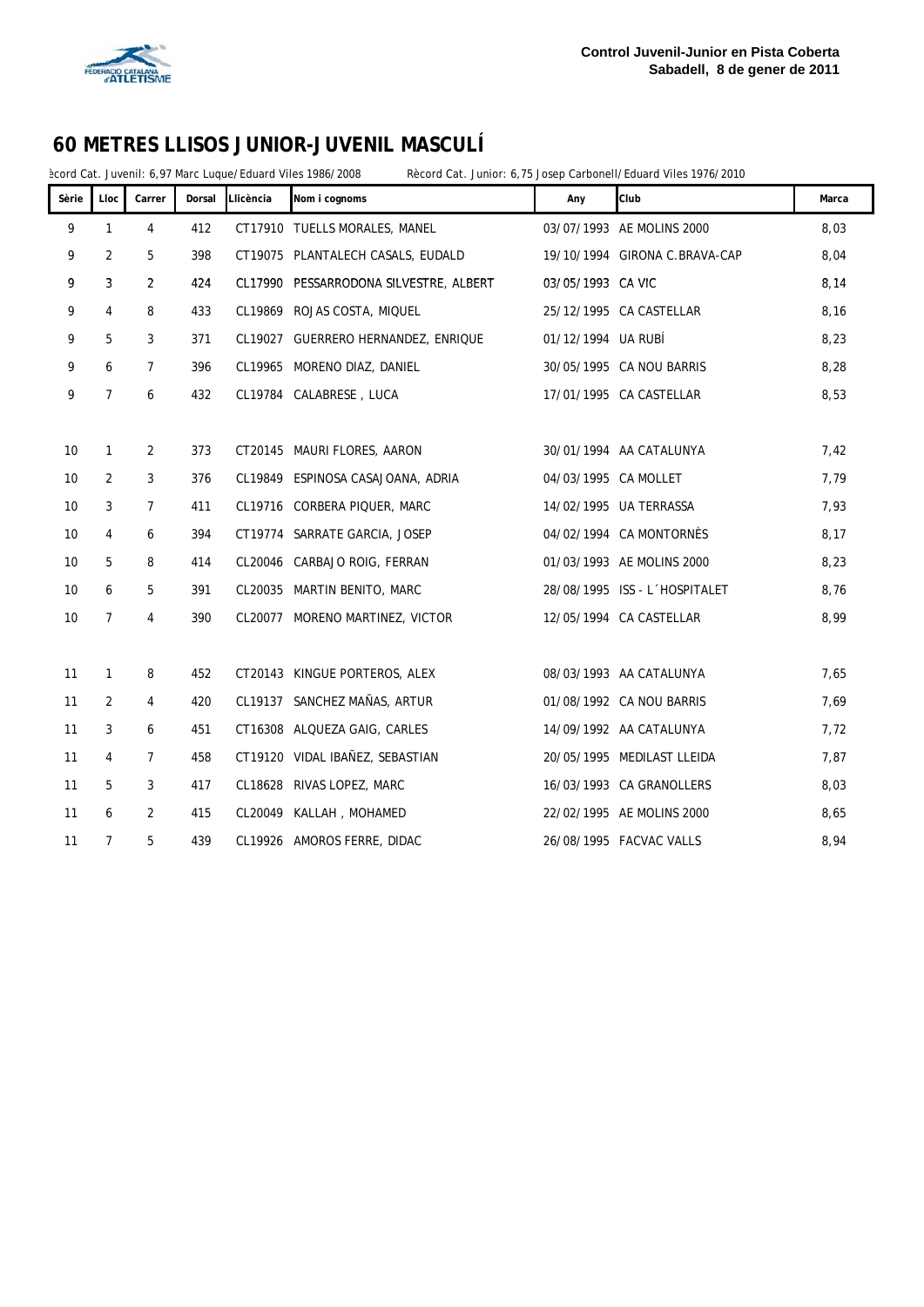

#### Rècord de Catalunya Juvenil: 48,94 Cristian Gonzalez, 11/02/07 Rècord de Catalunya Junior: 47,70 Marc Orozco, 24/02/08

| Sèrie | Lloc         | Carrer         | Dorsal | Llicència | Nom i cognoms                          | Any                 | Club                          | Marca   |
|-------|--------------|----------------|--------|-----------|----------------------------------------|---------------------|-------------------------------|---------|
| 1     | $\mathbf{1}$ | 5              | 477    |           | CT17666 TORRES SOLA, SERGI             |                     | 01/01/1994 ISS - L'HOSPITALET | 50,42   |
| 1     | 2            | 4              | 470    |           | CT19433 GONZALEZ CEBRECOS, CARLOS      |                     | 23/08/1993 JA SABADELL        | 51,29   |
| 1     | 3            | 3              | 421    |           | CT16831 OLIVER OBIOL, ERIC             |                     | 24/12/1993 AA CATALUNYA       | 52, 12  |
| 1     | 4            | 6              | 473    |           | CT15802 ROGUERA SANCHEZ, IVAN          |                     | 03/08/1992 RIPOLLET UA        | 52,86   |
| 1     |              | 2              | 441    |           | CT18155 TELLO BENEDICTO, ROBERTO       |                     | 09/05/1994 JA SABADELL        | N.P.    |
|       |              |                |        |           |                                        |                     |                               |         |
| 2     | $\mathbf{1}$ | 6              | 392    |           | CT18655 PURULL RIUS, MARCEL            |                     | 16/12/1994 UA TERRASSA        | 52,39   |
| 2     | 2            | 5              | 455    |           | CT15995 TORRAS GIRALT, VICENÇ          |                     | 17/12/1992 AVINENT MANRESA    | 53,08   |
| 2     | 3            | 4              | 469    |           | CT17094 OLASOLO ARTERO, CARLES         |                     | 26/03/1993 ISS - L'HOSPITALET | 53,57   |
| 2     | 4            | 3              | 476    |           | CT18506 PUJOLRAS FRIGOLA, ANIOL        |                     | 07/04/1994 CA LLORET-LA SELVA | 53,92   |
| 2     | 5            | $\overline{2}$ | 485    |           | CT19638 GARCIA MARTINEZ, FERRAN XAVIER |                     | 16/08/1995 RIPOLLET UA        | 55,11   |
| 2     | 6            | 1              | 446    |           | CT17859 SANCHEZ MEDINA, DAVID-GONZALO  |                     | 01/03/1993 AA CATALUNYA       | 55,39   |
| 3     | $\mathbf{1}$ | 2              | 460    |           | CL17466 CRESPO GARCIA, JOSE RAMON      |                     | 10/04/1992 CA CANALETES       | 52,86   |
| 3     | 2            | 4              | 496    |           | CL19534 MEZZAOUROU TALEB, SALIM        |                     | 28/01/1994 CA CANOVELLES      | 53,42   |
| 3     | 3            | 3              | 445    |           | CT17878 ANGUERA PANISELLO, JORDI       |                     | 09/07/1995 AA CATALUNYA       | 53,64   |
| 3     | 4            | 6              | 450    |           | CT18389 SERRANO GONZALEZ, XAVIER       |                     | 09/06/1993 ISS - L'HOSPITALET | 54,70   |
| 3     | 5            | 1              | 363    |           | CT18537 BERRAL NAVARRO, MARIO          |                     | 16/01/1994 UGE BADALONA       | 54,94   |
| 3     | 6            | 5              | 474    |           | CT17818 DOMINGO AZON, CARLOS           |                     | 08/01/1994 ISS - L'HOSPITALET | 54,95   |
|       |              |                |        |           |                                        |                     |                               |         |
| 4     | $\mathbf{1}$ | 2              | 465    |           | CT18114 FERRE SANCHEZ, ALEIX           |                     | 17/10/1995 AA PALAMOS         | 53,85   |
| 4     | 2            | 4              | 388    |           | CL18767 BOIXADOS MARTINEZ, MARC        | 08/05/1994 CA VIC   |                               | 55,39   |
| 4     | 3            | 3              | 407    |           | CL17296 PUERTAS PRIETO, ALEX           |                     | 26/02/1992 CORNELLÀ AT.       | 55,46   |
| 4     | 4            | 5              | 479    |           | CT18964 CALERO GONZALEZ, FERRAN        |                     | 15/01/1994 CA MONTORNES       | 55,63   |
| 4     | 5            | 1              | 471    |           | CT19706 SERRANO DEULONDER, RAMON       |                     | 24/10/1995 FC BARCELONA       | 56,71   |
| 4     | 6            | 6              | 456    |           | CL19968 MATEO MAESO, ADRIAN            |                     | 25/05/1995 ISS - L'HOSPITALET | 1,00,36 |
| 5     | $\mathbf{1}$ | 6              | 495    |           | CL19475 REULL DOMENECH, ERIC           |                     | 18/01/1992 GA LLUÏSOS MATARÓ  | 55,91   |
| 5     | 2            | 5              | 482    |           | CT18010 BALATEU PAÑOS, DANIEL          |                     | 07/05/1993 JA SABADELL        | 56,28   |
| 5     | 3            | 3              | 381    |           | CT19229 PEÑA DIAZ, SERGIO              | 20/10/1994 CA OLESA |                               | 56,51   |
| 5     | 4            | 2              | 483    |           | CT17308 SANZ LOPEZ, VICTOR             |                     | 03/09/1992 CE UNIVERSITARI    | 56,85   |
| 5     | 5            | 4              | 498    |           | CL19698 RECIO HOMS, RICARD             |                     | 31/05/1995 CA CANOVELLES      | 56,93   |
|       |              |                |        |           |                                        |                     |                               |         |

5 6 1 443 CL16879 LINARES PARAREDA, RAMON 06/07/1992 CA LLORET-LA SELVA 59,00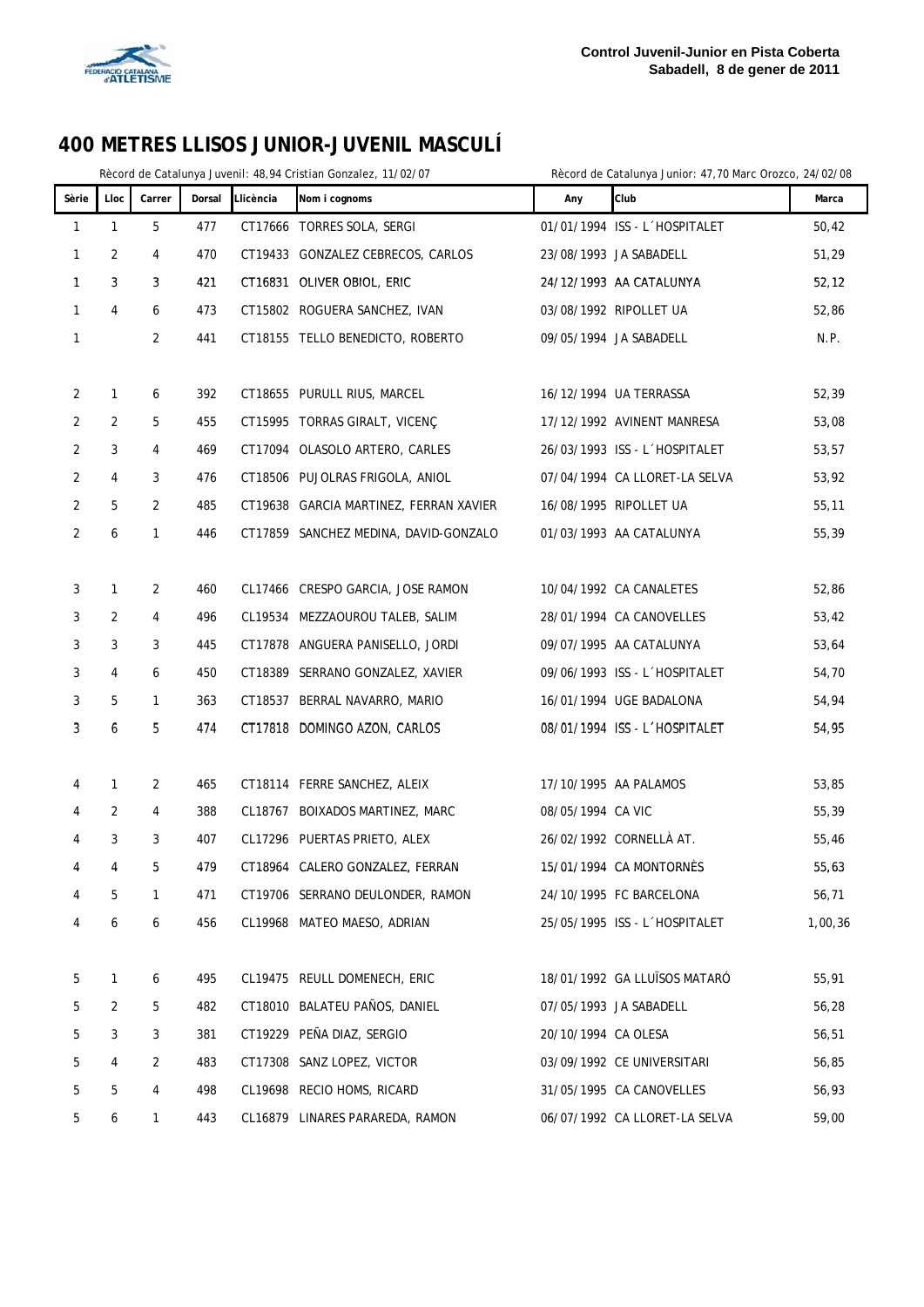

Rècord de Catalunya Juvenil: 48,94 Cristian Gonzalez, 11/02/07 Rècord de Catalunya Junior: 47,70 Marc Orozco, 24/02/08

| Sèrie          | Lloc         | Carrer         | Dorsal | Llicència | Nom i cognoms                           | Any                  | Club                          | Marca   |
|----------------|--------------|----------------|--------|-----------|-----------------------------------------|----------------------|-------------------------------|---------|
| 6              | $\mathbf{1}$ | 5              | 409    |           | CT19449 FLORENZA NOVIALS, MARC          |                      | 16/03/1995 UA TERRASSA        | 56,76   |
| 6              | 2            | $\mathbf{1}$   | 461    |           | CL19080 ARGILES MOR, GERARD             |                      | 20/07/1994 CA CANALETES       | 57,24   |
| 6              | 3            | 3              | 412    |           | CT17910 TUELLS MORALES, MANEL           |                      | 03/07/1993 AE MOLINS 2000     | 57,56   |
| 6              | 4            | 2              | 467    |           | CT18511 ROCA CARBONELL, MARÇAL          |                      | 18/05/1995 CE UNIVERSITARI    | 57,71   |
| 6              | 5            | 4              | 419    |           | CT17897 SISQUELLA ANDRES, JOAN          |                      | 19/12/1995 ISS - L'HOSPITALET | 59,18   |
| 6              | 6            | 6              | 432    |           | CL19784 CALABRESE, LUCA                 |                      | 17/01/1995 CA CASTELLAR       | 1,02,35 |
|                |              |                |        |           |                                         |                      |                               |         |
| $\mathcal{I}$  | $\mathbf{1}$ | 5              | 416    |           | CT17896 PEDROL VILA, ARNAU              |                      | 03/12/1995 AE MOLINS 2000     | 54,69   |
| $\overline{7}$ | 2            | 6              | 362    | CL19399   | CASTELLS JEREZ, DAVID                   |                      | 08/02/1994 UGE BADALONA       | 55,73   |
| $\overline{7}$ | 3            | 3              | 410    |           | CL19715 ORTEGA MARTINEZ, HECTOR         |                      | 16/01/1995 UA TERRASSA        | 56,65   |
| 7              | 4            | $\mathbf{1}$   | 427    |           | CT18139 BENEDICTO JUVE, MARCAL          |                      | 07/10/1993 CA CASTELLAR       | 57,07   |
| 7              | 5            | 2              | 481    |           | CL19114 MASIP ALTIMIRAS, MARC           | 15/08/1994 CA GAVÀ   |                               | 57,67   |
| 7              | 6            | 4              | 364    |           | CL19400 GONZALEZ GIMENO, GUILLEN        |                      | 07/07/1994 UGE BADALONA       | 59,42   |
|                |              |                |        |           |                                         |                      |                               |         |
| 8              | $\mathbf{1}$ | $\overline{2}$ | 424    |           | CL17990 PESSARRODONA SILVESTRE, ALBERT  | 03/05/1993 CA VIC    |                               | 57,64   |
| 8              | 2            | $\mathbf{1}$   | 425    |           | CT18762 BENITO GUASCH, DAVID            | 05/03/1995 CA VIC    |                               | 57,91   |
| 8              | 3            | 3              | 433    |           | CL19869 ROJAS COSTA, MIQUEL             |                      | 25/12/1995 CA CASTELLAR       | 59,01   |
| 8              | 4            | 6              | 458    |           | CT19120 VIDAL IBAÑEZ, SEBASTIAN         |                      | 20/05/1995 MEDILAST LLEIDA    | 59,13   |
| 8              | 5            | 5              | 389    |           | CL19805 CALZADILLA FIMIA, ORIOL         | 20/01/1995 CA VIC    |                               | 59,93   |
| 8              | 6            | 4              | 398    |           | CT19075 PLANTALECH CASALS, EUDALD       |                      | 19/10/1994 GIRONA C.BRAVA-CAP | 1,00,42 |
|                |              |                |        |           |                                         |                      |                               |         |
| 9              | 1            | 6              | 365    |           | CT18685 SOLE TRAVER, ORIOL              |                      | 27/03/1994 JA SABADELL        | 55,16   |
| 9              | 2            | 4              | 376    |           | CL19849 ESPINOSA CASAJOANA, ADRIA       | 04/03/1995 CA MOLLET |                               | 58,49   |
| 9              | 3            | 5              | 472    |           | CL18122 FERNANDEZ JIMENEZ, JAVIER AARON | 11/05/1993 UA RUBI   |                               | 1,00,36 |
| 9              | 4            | 1              | 411    |           | CL19716 CORBERA PIQUER, MARC            |                      | 14/02/1995 UA TERRASSA        | 1,01,49 |
| 9              | 5            | $\overline{2}$ | 394    |           | CT19774 SARRATE GARCIA, JOSEP           |                      | 04/02/1994 CA MONTORNÈS       | 1,02,57 |
| 9              | 6            | 3              | 391    |           | CL20035 MARTIN BENITO, MARC             |                      | 28/08/1995 ISS - L'HOSPITALET | 1,06,97 |
|                |              |                |        |           |                                         |                      |                               |         |
| 10             | 1            | 2              | 494    |           | CT16875 SANS NARBONA, JOSEP             |                      | 19/10/1992 AVINENT MANRESA    | 55,00   |
| 10             | 2            | 4              | 430    |           | CT20128 BELOUAFI BAKHAT, AYOUB          |                      | 29/06/1995 U COLOMENCA AT.    | 57,63   |
| 10             | 3            | 3              | 449    |           | CT18684 UREÑA GOMEZ, DAVID              |                      | 06/11/1995 AA CATALUNYA       | 57,75   |
| 10             | 4            | 5              | 414    |           | CL20046 CARBAJO ROIG, FERRAN            |                      | 01/03/1993 AE MOLINS 2000     | 1,03,14 |
| 10             | 5            | 1              | 478    |           | CL20012 SOLA VAZQUEZ, HECTOR            | 06/11/1993 CA PARETS |                               | 1,06,25 |
| 10             | 6            | 6              | 415    |           | CL20049 KALLAH, MOHAMED                 |                      | 22/02/1995 AE MOLINS 2000     | 1,12,67 |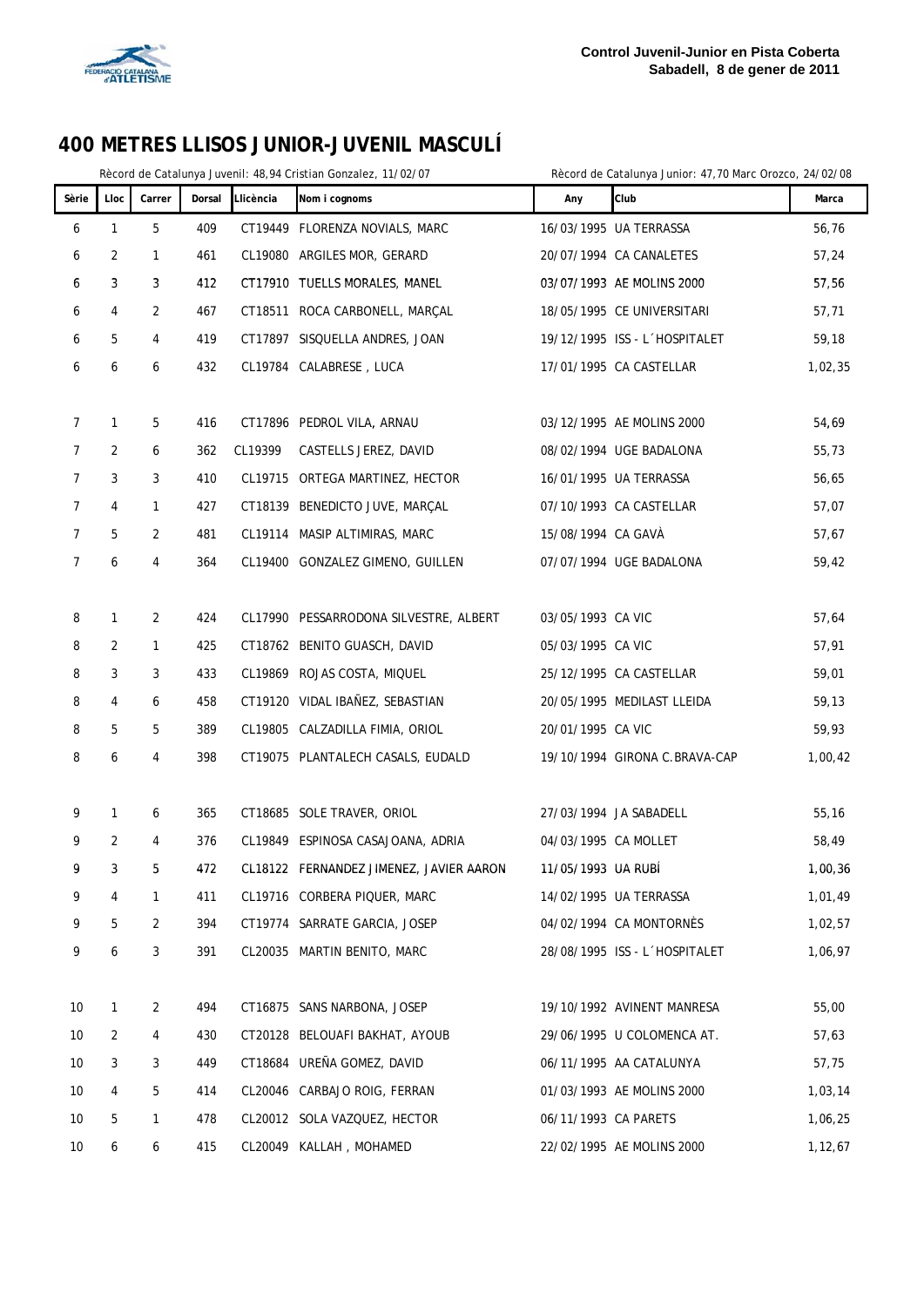

Rècord de Catalunya Juvenil: 4,00,94 Victor Montaner, 22/02/03 Rècord de Catalunya Junior: 3,47,5 Teofilo Benito, 26/01/85

| Sèrie          | Lloc         | Dorsal | Llicència  | Nom i cognoms                   | Any                 | Club                          | Marca     |
|----------------|--------------|--------|------------|---------------------------------|---------------------|-------------------------------|-----------|
| 1              | $\mathbf{1}$ | 245    | CT17970    | GAZQUEZ MOUKTADIBILLAH, JONATAN |                     | 10/01/1992 FC BARCELONA       | 4,08,56   |
| 1              | 2            | 233    | CT16618    | MARTIN CAMARA, AITOR            |                     | 15/07/1993 JA MONTCADA        | 4,08,90   |
| $\mathbf{1}$   | 3            | 214    | CT18406    | GARCIA ARDIACA, DANIEL ABATE    |                     | 27/12/1994 AA CATALUNYA       | 4,10,28   |
| 1              | 4            | 225    | CT17657    | LAFIGUERA FELIPO, ORIOL         |                     | 10/06/1994 FC BARCELONA       | 4, 11, 12 |
| 1              | 5            | 20     | CT19594    | ZARHOUNI, MOHAMED               | 10/06/1995 CA GAVÀ  |                               | 4, 12, 31 |
| 1              | 6            | 453    | CT16884    | TURON VERNEDAS, ARNAU           |                     | 12/03/1993 CA LLORET-LA SELVA | 4,12,93   |
| 1              | 7            | 499    | CT19587    | MOUNIM NAAMAN, MOURAD           |                     | 31/01/1995 CA CANOVELLES      | 4, 14, 25 |
| 1              | 8            | 27     | CT18352    | LAMKADMI, ZAKARIA               | 06/09/1993 CA OLESA |                               | 4, 15, 89 |
| 1              | 9            | 454    | CT18157    | ESTEVE PONS, LLORENÇ            |                     | 04/09/1995 JA SABADELL        | 4,18,62   |
| $\mathbf{1}$   | 10           | 17     | CT18672    | GIL OCAÑA, EUGENI               |                     | 05/09/1994 CA GRANOLLERS      | 4,25,50   |
| 1              |              | 428    | CT18462    | ROCHDI, ADIL                    |                     | 03/02/1995 U COLOMENCA AT.    | RET.      |
|                |              |        |            |                                 |                     |                               |           |
| 2              | $\mathbf{1}$ | 490    | CT19564    | FATEH, BRAHIM                   |                     | 28/01/1993 ISS - L'HOSPITALET | 4,11,95   |
| 2              | 2            | 491    | CT18505    | <b>GARCIA VIVO, VICTOR</b>      |                     | 27/11/1994 GA LLUÏSOS MATARÓ  | 4,14,72   |
| $\overline{2}$ | 3            | 44     | CT18515    | DOMENECH FERRER, POL            |                     | 08/09/1995 CE UNIVERSITARI    | 4,19,80   |
| 2              | 4            | 500    | CT17886    | ALVAREZ DE LA CRUZ, DANIEL      |                     | 21/09/1993 CORNELLÀ AT.       | 4,21,70   |
| 2              | 5            | 23     | CT17241    | MONTEVERDE GRAU, GERARD         |                     | 11/03/1992 AA CATALUNYA       | 4,22,19   |
| 2              | 6            | 3      | CT18443    | CHENTOUF KRICHI, MORAD          |                     | 18/02/1993 ISS - L'HOSPITALET | 4,24,35   |
| 2              | 7            | 475    | CT16104    | NOLLA GARCIA, ERIC              |                     | 01/06/1992 FC BARCELONA       | 4,26,53   |
| $\overline{2}$ | 8            | 250    | CL18885    | AGUILA GONZALEZ, FRANCESC       |                     | 26/03/1994 MUNTANYENC S.CUGAT | 4,39,30   |
| $\overline{2}$ | 9            | 431    | CT19584    | ESCOLANO ANDRES, GERMAN         |                     | 02/02/1995 CA CASTELLAR       | 4,44,72   |
| 2              |              | 45     | CT16916    | SIVILL OLLER, ERIC              |                     | 31/05/1993 ISS - L'HOSPITALET | RET.      |
|                |              |        |            |                                 |                     |                               |           |
| 3              | $\mathbf{1}$ |        | 15 CL19854 | ROBLES MARTIN, JORDI            |                     | 31/07/1995 BARCELONA AT.      | 4,40,75   |
| 3              | 2            | 57     | CT17596    | COSTALAGO PALLAS, MANEL         |                     | 24/10/1994 ISS - L'HOSPITALET | 4,41,36   |
| 3              | 3            | 26     | CT18815    | <b>GRACIAN MAS, ROGER</b>       | 13/10/1994 CA OLESA |                               | 4,43,65   |
| 3              | 4            | 492    | CL20070    | REY RUIZ, CARLOS                |                     | 11/02/1995 GA LLUÏSOS MATARÓ  | 4,44,25   |
| 3              | 5            | 466    | CT18787    | VALVERDE LAHIGUERA, JOAN        |                     | 03/01/1995 ISS - L'HOSPITALET | 4,44,55   |
| 3              | 6            | 19     | CT19852    | ALBURQUERQUE SANCHEZ, DAVID     |                     | 27/09/1995 CE UNIVERSITARI    | 4,46,01   |
| 3              | 7            | 30     | CT19704    | VAQUER EXPOSITO, MARC           |                     | 01/05/1995 FC BARCELONA       | 4,46,50   |
| 3              | 8            | 55     | CL19772    | CODORNIU HARO, PAU              |                     | 26/06/1995 CA VILAFRANCA      | 4,51,46   |
| 3              | 9            | 493    | CL20071    | CARMONA FERNANDEZ, XAVIER       |                     | 04/12/1995 GA LLUÏSOS MATARÓ  | 4,59,65   |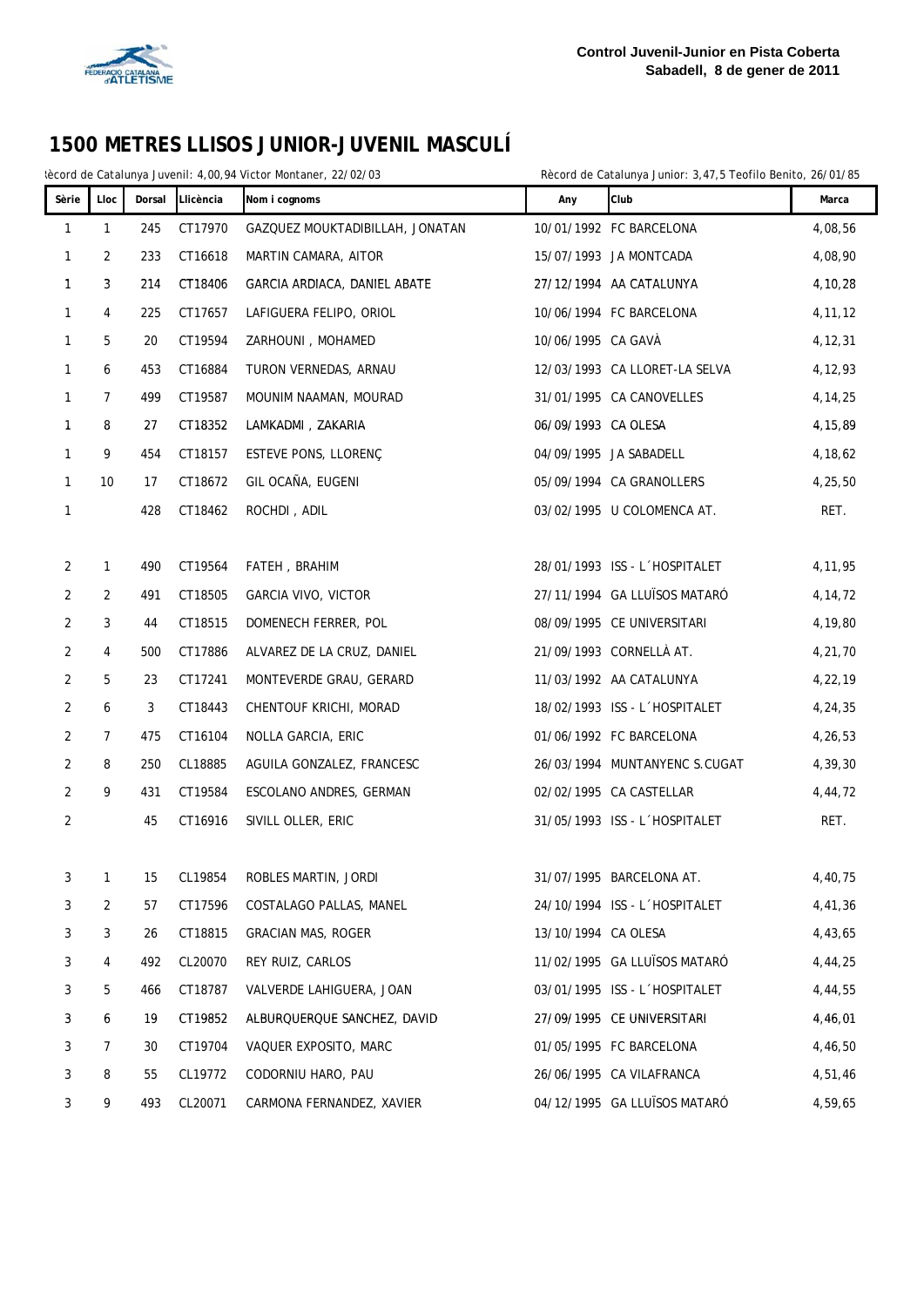

Rècord de Catalunya Juvenil: 4,00,94 Victor Montaner, 22/02/03 Rècord de Catalunya Junior: 3,47,5 Teofilo Benito, 26/01/85

| Sèrie          | Lloc            | Dorsal | Llicència | Nom i cognoms                           | Any                 | Club                          | Marca     |
|----------------|-----------------|--------|-----------|-----------------------------------------|---------------------|-------------------------------|-----------|
| 4              |                 | 488    | CL19820   | MANTA MARZO, ALEJANDRO                  |                     | 22/03/1995 AAE ESCOLA TREBALL | 4,35,05   |
| 4              | $\overline{2}$  | 480    | CT19269   | DEL CASTILLO LUQUE, ALEX                | 21/06/1995 CA OLESA |                               | 4,42,49   |
| 4              | 3               | 37     | CT19403   | MARINI TERGUISTI, ANOAR                 | 18/06/1995 CA OLESA |                               | 4,44,32   |
| 4              | 4               | 9      | CL20053   | ROCA CABERO, JORDI                      |                     | 09/04/1995 CORNELLÀ AT.       | 4,48,00   |
| 4              | 5               | 22     | CL20052   | MARTINEZ VILLENA, FERRAN                |                     | 21/09/1995 CORNELLÀ AT.       | 4,50,22   |
| 4              | 6               | 497    |           | P CT18419 BANITAS, AIMAD                |                     | 30/10/1993 CA CANOVELLES      | 4,51,47   |
| 4              | $\overline{7}$  | 462    | CL20136   | MORIST BELTRAN, BERNAT                  |                     | 24/10/1995 CA CANALETES       | 4,51,95   |
| 4              | 8               | 7      | CL20034   | EL IDRISSI EL MESSAOUDI BOUTALISS, ANAS |                     | 27/11/1994 ISS - L'HOSPITALET | 4,52,00   |
| $\overline{4}$ | 9               | 36     | CT18814   | SORIANO AMORES, MARC                    | 15/05/1994 CA OLESA |                               | 5,03,57   |
| 4              | 10 <sup>°</sup> | 219    | CL19718   | MASCARILL PLADEVEYA, MARC               |                     | 07/03/1995 UA TERRASSA        | 5, 14, 36 |
| 4              | 11              | 249    | CL19090   | LOPEZ BARCELO, ENRIC                    |                     | 02/03/1994 MUNTANYENC S.CUGAT | 5,14,80   |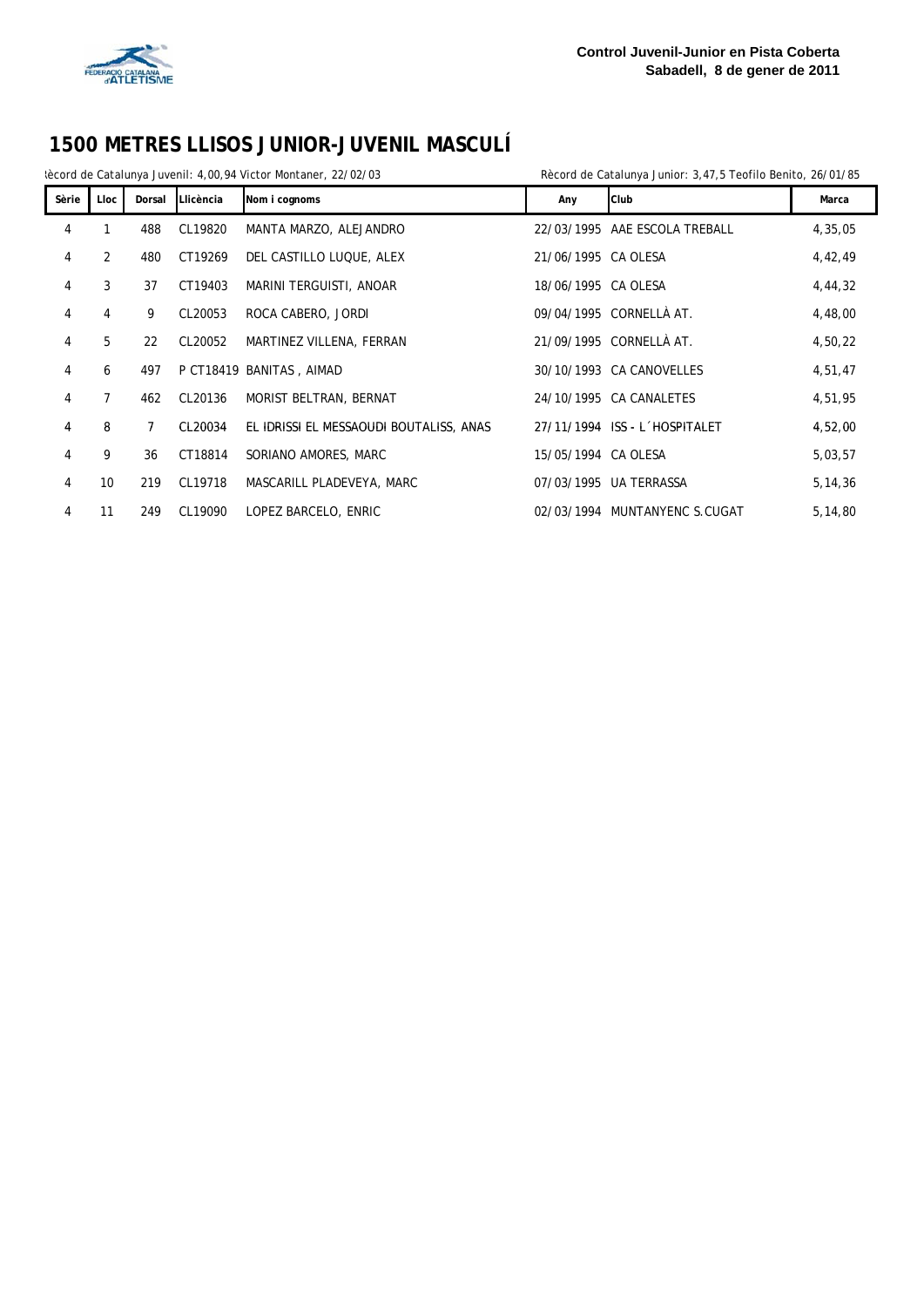

#### **SALT AMB PERXA JUVENIL-JUNIOR MASCULÍ**

|        |     |                  | Rècord de Catalunya Juvenil: 5,10 Albert Vélez, 16/12/05 |                       |                            |                           |         |         |     |     |         |        | Record de Catalunya Junior: 5,25 Gabriel Martinez, 03/02/96 |        |        |     |         |                             |            |          |          |            |                                                                                                 |
|--------|-----|------------------|----------------------------------------------------------|-----------------------|----------------------------|---------------------------|---------|---------|-----|-----|---------|--------|-------------------------------------------------------------|--------|--------|-----|---------|-----------------------------|------------|----------|----------|------------|-------------------------------------------------------------------------------------------------|
| Lloc   |     | Dorsal Llicència | Nom i cognoms                                            | Any                   | Club                       |                           |         |         |     |     |         |        |                                                             |        |        |     |         |                             |            |          |          |            | 3,10 3,30 3,45 3,60 3,75 3,85 3,95 4,05 4,15 4,25 4,30 4,35 4,50 4,55 4,60 4,80 5,00 5,10 Marca |
|        | 355 |                  | CT16700 SALAS PLANAS, DIDAC                              |                       | 19/05/1993 FC BARCELONA    |                           |         |         |     |     |         |        |                                                             |        |        |     |         |                             | XO         | $\Omega$ | $\Omega$ | <b>XXX</b> | 5,00                                                                                            |
| 2      | 357 |                  | CT17673 VELA GENESCA, MARC                               |                       | 06/03/1994 FC BARCELONA    |                           |         |         |     |     |         |        |                                                             |        | 0      |     | $\circ$ | $\mathcal{L}_{\mathcal{A}}$ | <b>XXX</b> |          |          |            | 4,50                                                                                            |
| 3      | 358 |                  | CT18879 PI PORTET, ALEIX                                 | 27/01/1996 CA CALELLA |                            |                           |         |         | 0   |     | $\circ$ | $\sim$ | $\circ$                                                     | XO XXO | $\sim$ | XXX |         |                             |            |          |          |            | 4,25                                                                                            |
| 4      | 361 |                  | CT18528 ANGUERA SUGRAÑES, EDUARD                         |                       | 30/08/1994 FC BARCELONA    |                           |         | $\sim$  | 0   | XO  | XXX     |        |                                                             |        |        |     |         |                             |            |          |          |            | 3,75                                                                                            |
| 5      | 365 |                  | CT18685 SOLE TRAVER, ORIOL                               |                       | 27/03/1994 JA SABADELL     |                           |         | $\circ$ | XO  | XXX |         |        |                                                             |        |        |     |         |                             |            |          |          |            | 3,60                                                                                            |
| 6 EX.  | 359 |                  | CT18709 PASCUAL VIDAL, DANI                              |                       | 29/05/1993 UGE BADALONA    | $\Delta \sim 100$         | XO      | $\circ$ | XXX |     |         |        |                                                             |        |        |     |         |                             |            |          |          |            | 3,45                                                                                            |
| 6 EX.  | 372 |                  | CT18529 FRIGOLA GOMEZ, ANTHER                            |                       | 05/04/1995 FC BARCELONA    | $\mathcal{L}_{\rm{max}}$  | XO      | $\circ$ | XXX |     |         |        |                                                             |        |        |     |         |                             |            |          |          |            | 3,45                                                                                            |
| 6 EX.  | 383 |                  | CT18690 FLORIACH PIGEM, GENIS                            |                       | 01/07/1994 CA LAIETÀNIA    | $\circ$                   | XO      | $\circ$ | XXX |     |         |        |                                                             |        |        |     |         |                             |            |          |          |            | 3,45                                                                                            |
| 9      | 360 |                  | CT18363 AREVALO VIRGIL, CARLOS                           |                       | 01/02/1995 AA CATALUNYA    | $\mathbf{a} = \mathbf{0}$ |         | XO      | XXX |     |         |        |                                                             |        |        |     |         |                             |            |          |          |            | 3,45                                                                                            |
| 10     | 413 |                  | CT19095 GARCIA GASSOL, EDUARDO                           |                       | 03/04/1995 JA SABADELL     | $\circ$                   | XO      | XXX     |     |     |         |        |                                                             |        |        |     |         |                             |            |          |          |            | 3,30                                                                                            |
| 11 EX. | 243 |                  | CT17679 CASTILLO PATIÑO, JESUS                           |                       | 05/08/1993 CORNELLÀ AT.    |                           | XXO XXX |         |     |     |         |        |                                                             |        |        |     |         |                             |            |          |          |            | 3,10                                                                                            |
| 11 EX. | 370 |                  | CT17188 SANCHEZ ROSSI, IVO                               | 09/03/1994 CA GAVÀ    |                            | XXO XX-                   |         |         |     |     |         |        |                                                             |        |        |     |         |                             |            |          |          |            | 3,10                                                                                            |
|        | 368 |                  | CL19726 PEREZ BAENA, DANIEL                              |                       | 13/09/1995 U COLOMENCA AT. | <b>XXX</b>                |         |         |     |     |         |        |                                                             |        |        |     |         |                             |            |          |          |            | <b>NULS</b>                                                                                     |
|        | 387 |                  | CT18318 SAMON GARCIA, SERGI                              |                       | 20/02/1993 CA MONTORNÈS    | XXX                       |         |         |     |     |         |        |                                                             |        |        |     |         |                             |            |          |          |            | <b>NULS</b>                                                                                     |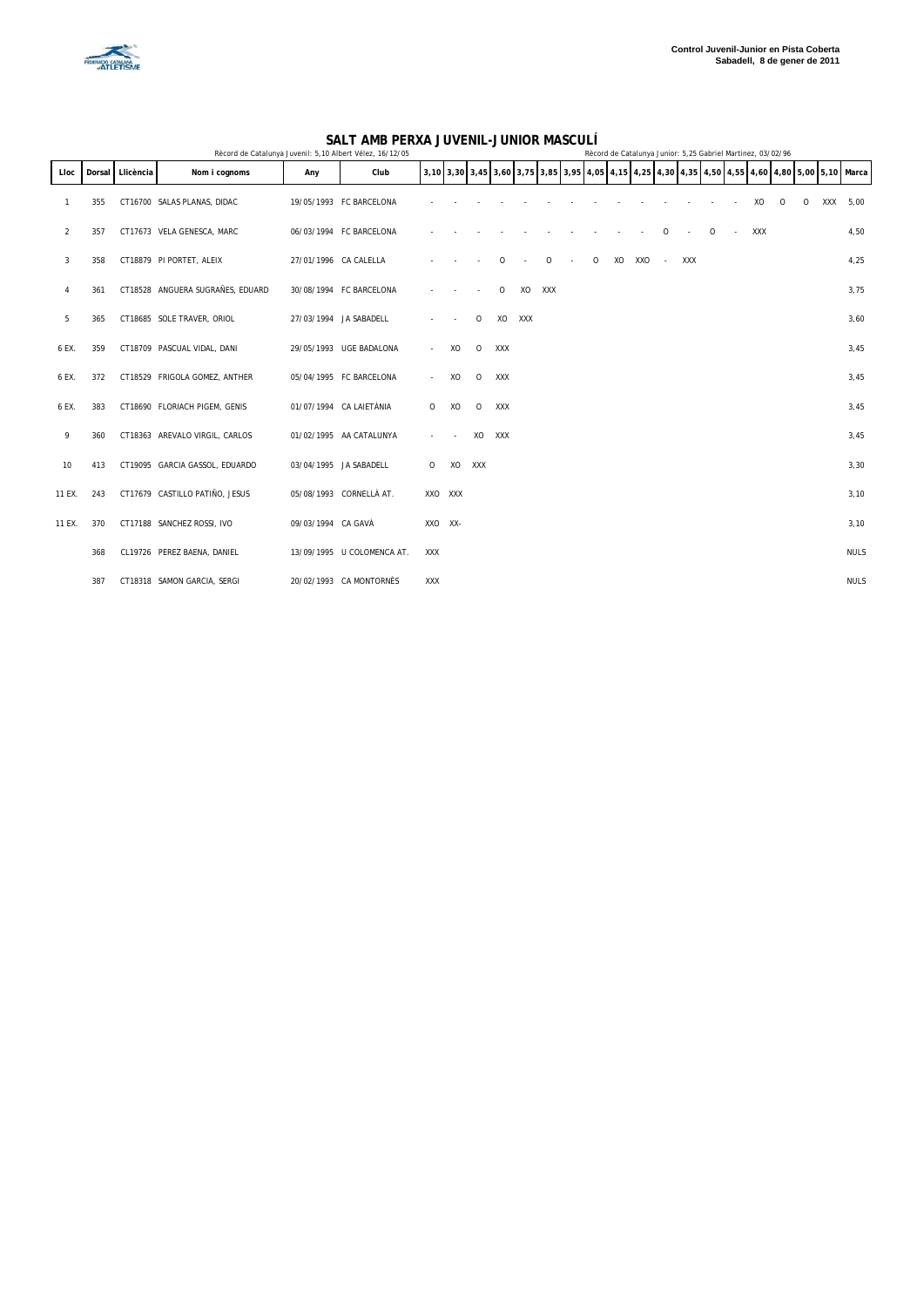



### **TRIPLE SALT JUVENIL-JUNIOR MASCULÍ**

| Rècord de Catalunya Junior: 15,97 Pere Joseph, 07/03/04<br>Rècord de Catalunya Juvenil: 15,10 Antonio Corgos, 27/02/77 |        |           |                             |            |                      |       |                |              |       |       |          |             |
|------------------------------------------------------------------------------------------------------------------------|--------|-----------|-----------------------------|------------|----------------------|-------|----------------|--------------|-------|-------|----------|-------------|
| Lloc                                                                                                                   | Dorsal | Llicència | Nom i cognoms               | Any        | Club                 | 1     | $\overline{2}$ | 3            | 4     | 5     | 6        | Marca       |
| 1                                                                                                                      | 451    | CT16308   | ALQUEZA GAIG, CARLES        | 14/09/1992 | AA CATALUNYA         | 13,59 | 11,72          | 13,54        | 13,36 | 13,48 | X        | 13,59       |
| 2                                                                                                                      | 422    | CT18713   | DEL RIO ESCRIBANO, VICTOR   | 22/03/1995 | AA CATALUNYA         | 12,66 | 12,62          | $\mathsf{X}$ | X     | X     | Χ        | 12,66       |
| 3                                                                                                                      | 484    |           | CT18268 ACIN SALA, GERARD   | 05/06/1993 | ISS - L'HOSPITALET   | 12,44 | X              | 11,27        | 12,46 | 12,08 | 12,52    | 12,52       |
| 4                                                                                                                      | 393    | CT18871   | RUIZ CAPARROS, GERARD       | 07/06/1995 | <b>CA MONTORNÈS</b>  | 12,36 | 11,94          | X            | X     | 12,10 | 12,04    | 12,36       |
| 5                                                                                                                      | 435    | CT18101   | URQUIA SANZ, ALBERT         | 05/11/1995 | AA CATALUNYA         | X     | X              | 12.16        | X     | X     | 12.28    | 12.28       |
| 6                                                                                                                      | 395    | CT18869   | MARTOS JIMENEZ, ALEJANDRO   | 12/09/1994 | <b>CA MONTORNÈS</b>  | X     | 11,30          | 12,05        | 12,15 | 11,95 | 12.08    | 12,15       |
| $\overline{7}$                                                                                                         | 230    | CT16707   | FERNANDEZ REIXACH, POL      | 04/07/1993 | ISS - L'HOSPITALET   | 12.00 | 11,04          | $\times$     | 12.09 | 11.63 | X        | 12,09       |
| 8                                                                                                                      | 487    | CT19985   | BERROCAL CASADO, SAMUEL     | 31/10/1994 | <b>JA SABADELL</b>   | 11,90 | 11,67          | 11.85        | X     | X     | $\omega$ | 11,90       |
| 9                                                                                                                      | 486    | CL18045   | ASENSIO PIZARRO, ARNAU      | 05/08/1993 | <b>CA GRANOLLERS</b> | 11,67 | 11,25          | 11.62        |       |       |          | 11,67       |
| 10                                                                                                                     | 417    | CL18628   | RIVAS LOPEZ, MARC           | 16/03/1993 | <b>CA GRANOLLERS</b> | 11,47 | 11,57          | X            |       |       |          | 11,57       |
| 11                                                                                                                     | 489    | CL18671   | VALVERDE VALENCIA, GUILLEM  | 29/10/1995 | CORNELLÀ AT.         | 11.40 | 11,48          | 11.44        |       |       |          | 11,48       |
| 12                                                                                                                     | 13     |           | CT19432 GALOBART LEON, JOAN | 13/07/1995 | <b>JA SABADELL</b>   | 11,35 | 11,03          | 10.16        |       |       |          | 11,35       |
|                                                                                                                        | 434    |           | CT17832 SIRIA JELVEZ, ERIK  | 20/12/1994 | AA CATALUNYA         | X     | X              | X            |       |       |          | <b>NULS</b> |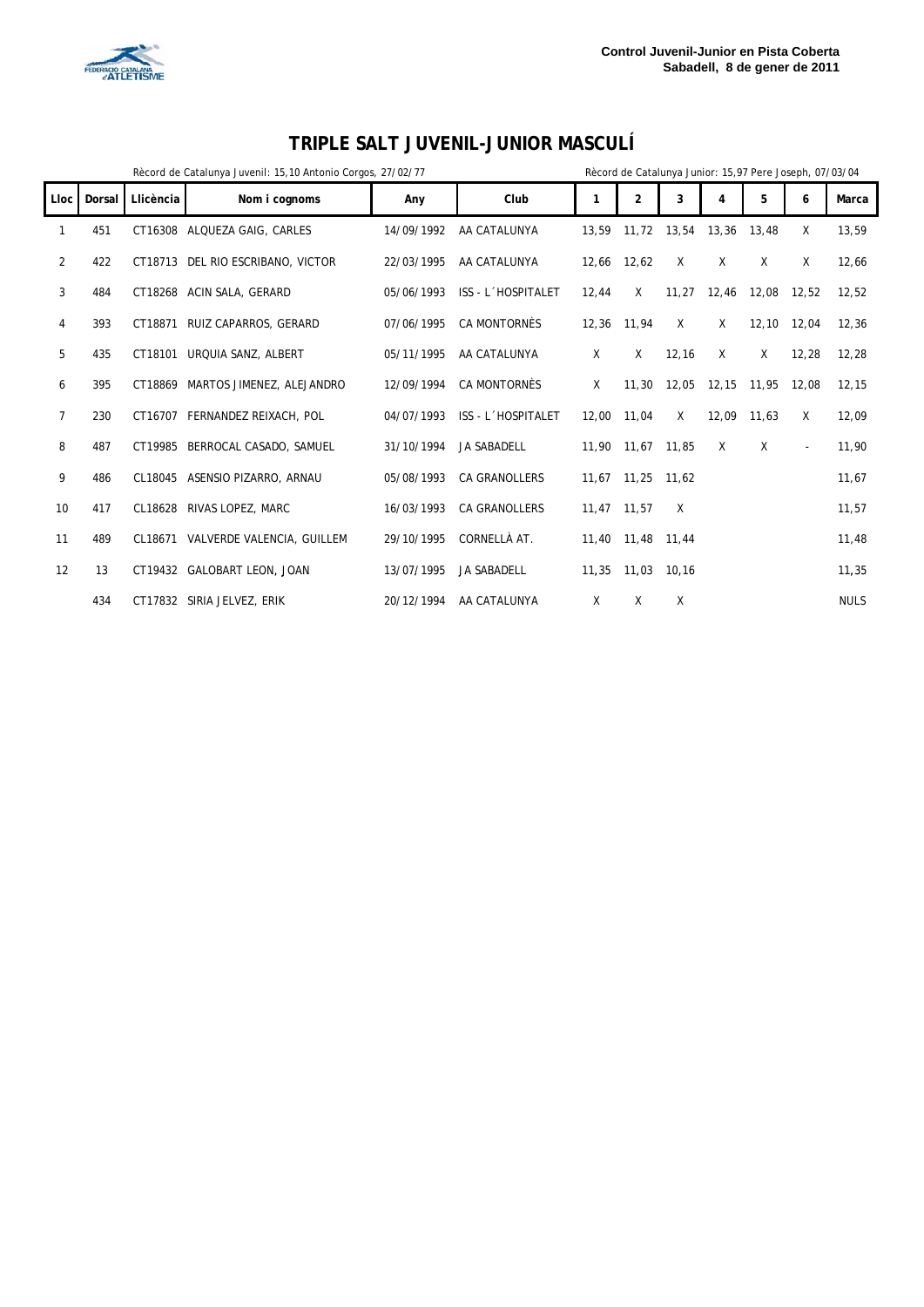

#### **LLANÇAMENT DE PES JUVENIL MASCULÍ**

|                |        |           |                                   |            |                        |        |                |        |                |       |       | Rècord de Catalunya: 16,35 Carles Geronès, 17/03/91 |
|----------------|--------|-----------|-----------------------------------|------------|------------------------|--------|----------------|--------|----------------|-------|-------|-----------------------------------------------------|
| <b>Lloc</b>    | Dorsal | Llicència | Nom i cognoms                     | Any        | Club                   | 1      | $\overline{2}$ | 3      | $\overline{4}$ | 5     | 6     | Marca                                               |
| 1              | 367    |           | CT18694 OLIVARES DOMENECH, ARNAU  | 27/01/1994 | MEDILAST LLEIDA        | 15,03  | 14,72          | 14,46  | 14,86          | 15,23 | 14,94 | 15,23                                               |
| $\overline{2}$ | 384    |           | CT18623 BARRERA GUTIERREZ, JAVIER | 18/03/1995 | ISS - L'HOSPITALET     | 11,71  | 12,36          | 12,56  | 12,82          | 12,08 | 12,39 | 12,82                                               |
| 3              | 366    |           | CT18541 GARCIA SIERRA, KILIAN     | 13/02/1994 | MEDILAST LLEIDA        | 12,47  | 12, 11         | 11,99  | 11,79          | Χ     | 10,54 | 12,47                                               |
| 4              | 370    |           | CT17188 SANCHEZ ROSSI, IVO        | 09/03/1994 | CA GAVÀ                | 11,34  | 11,45          | 11,48  | 11,91          | 11,19 | Χ     | 11,91                                               |
| 5              | 447    |           | CT17841 MARTINEZ BAGUE, ISAAC     | 01/01/1994 | AA CATALUNYA           | 11, 12 | 11,41          | Χ      | Χ              | Χ     | 10,27 | 11,41                                               |
| 6              | 437    |           | CL18937 GILI VICIOSO, GERARD      | 24/10/1994 | CA CASTELLAR           | 9,31   | 11,10          | 10,68  | 10,99          | 10,00 | Χ     | 11,10                                               |
| 7              | 463    |           | CT19592 DONAIRE OLANDA, TYRONE    | 04/11/1995 | PRATENC AA             | 10,50  | 10,38          | 10,95  | 10,93          | 10,70 | 10,82 | 10,95                                               |
| 8              | 409    |           | CT19449 FLORENZA NOVIALS, MARC    | 16/03/1995 | UA TERRASSA            | 10, 12 | 10,68          | 10,65  |                |       |       | 10,68                                               |
| 9              | 457    |           | CT17816 VALERO CANO, LLUIS        | 20/08/1994 | AVINENT MANRESA        | 9,85   | 10, 30         | 10,63  |                |       |       | 10,63                                               |
| 10             | 374    |           | CL19291 HERRERO REÑE, CARLES      | 28/05/1994 | MEDILAST LLEIDA        | 10,03  | 10,47          | 10,43  |                |       |       | 10,47                                               |
| 11             | 459    |           | CT20059 EL RKEYEK, AYOUB          | 25/11/1994 | CG TARRAGONA           | 10,38  | 10,19          | 9,40   |                |       |       | 10,38                                               |
| 12             | 442    |           | CT19601 ESTEVE SERRA, NIL         | 27/04/1995 | MEDILAST LLEIDA        | 10,35  | 10,28          | 9,82   |                |       |       | 10,35                                               |
| 13             | 464    |           | CL18965 MARTINEZ GARCIA, ALEX     | 07/07/1994 | UGE BADALONA           | 10,00  | 10,34          | 10,08  |                |       |       | 10,34                                               |
| 14             | 468    |           | CL19749 SEMIS SOTO, AGUSTI        | 27/07/1995 | CE PENEDÈS             | 10,09  | Χ              | 10, 18 |                |       |       | 10, 18                                              |
| 15             | 408    |           | CL18917 PUERTAS PRIETO, JORDI     | 28/04/1994 | CORNELLÀ AT.           | 9,87   | 9,43           | 9,53   |                |       |       | 9,87                                                |
| 16             | 436    |           | CL19209 RODRIGUEZ ABEIJON, ADRIA  | 11/10/1994 | CA CASTELLAR           | 9,79   | 9,63           | 9,17   |                |       |       | 9,79                                                |
| 17             | 466    |           | CT18787 VALVERDE LAHIGUERA, JOAN  | 03/01/1995 | ISS - L'HOSPITALET     | 9,49   | 9,30           | 9,76   |                |       |       | 9,76                                                |
| 18             | 377    |           | CT17641 CLEMENTE MARTI, RICARD    | 24/01/1994 | <b>AVINENT MANRESA</b> | 9,03   | 9,23           | 9,21   |                |       |       | 9,23                                                |
| 19             | 439    |           | CL19926 AMOROS FERRE, DIDAC       | 26/08/1995 | <b>FACVAC VALLS</b>    | 8,89   | Χ              | Χ      |                |       |       | 8,89                                                |
| 20             | 440    |           | CL19927 MORENO MARTI, ORIOL       | 24/02/1995 | <b>FACVAC VALLS</b>    | 8,56   | 8,29           | Χ      |                |       |       | 8,56                                                |
| 21             | 390    |           | CL20077 MORENO MARTINEZ, VICTOR   | 12/05/1994 | CA CASTELLAR           | X      | 8,28           | 8,18   |                |       |       | 8,28                                                |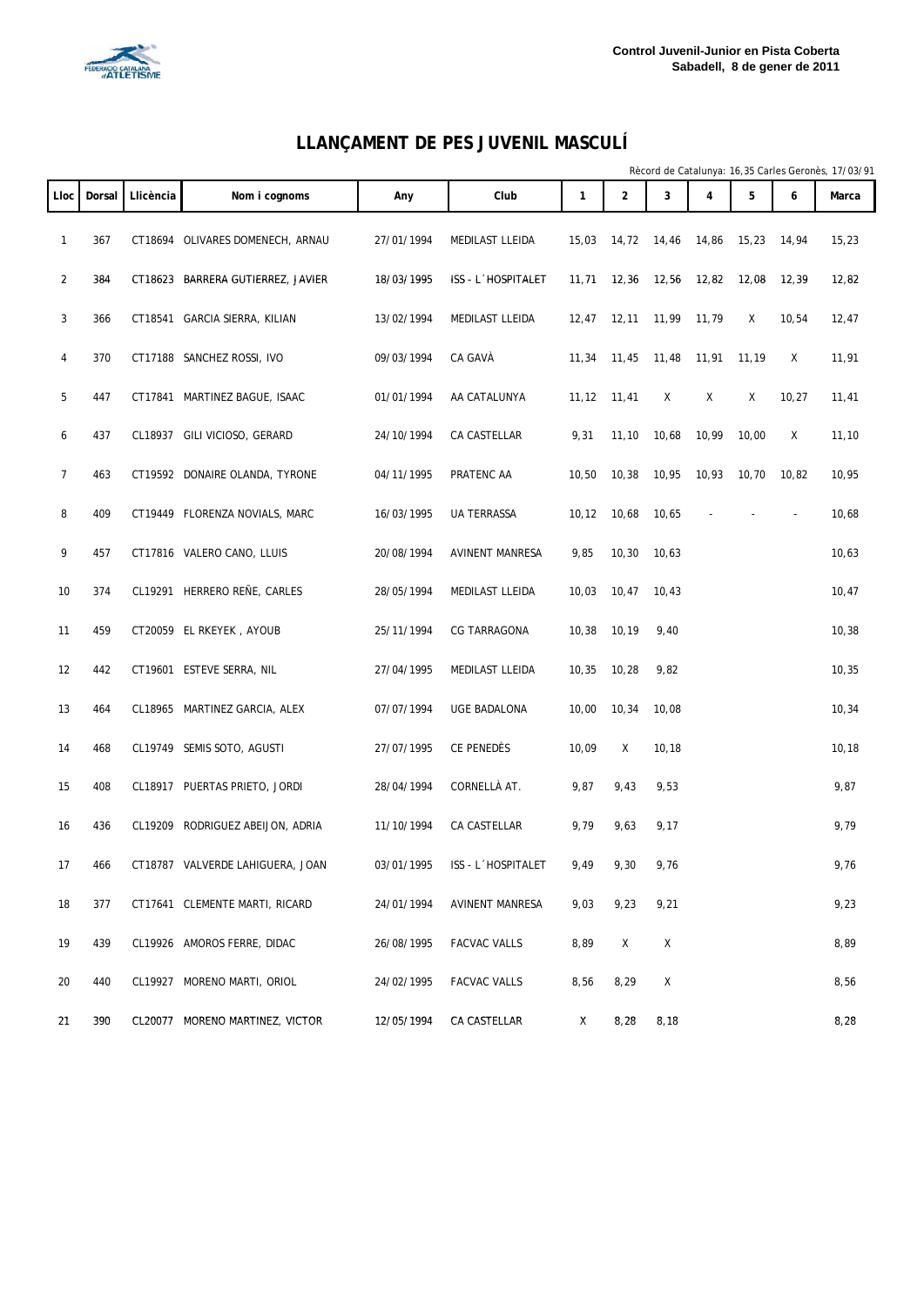

#### **60 METRES LLISOS JUNIOR-JUVENIL FEMENINS**

Rècord de Catalunya Juvenil: 7,61 Y.Diaz/M.Marin/D.Gonzalez 84-92-99 Rècord de Catalunya Junior: 7,38 Yolanda Diaz, 12/02/86

| Sèrie | Lloc           | Carrer         | Dorsal | Llicència | Nom i cognoms                         | Any                 | Club                          | Marca |
|-------|----------------|----------------|--------|-----------|---------------------------------------|---------------------|-------------------------------|-------|
| 1     | $\mathbf{1}$   | 5              | 379    |           | CT17685 LLISTOSELLA PALOMERAS, PAULA  |                     | 11/05/1994 FC BARCELONA       | 7,93  |
| 1     | 2              | 7              | 361    |           | CT17906 VILCHES LUENGO, MARTA         |                     | 05/12/1995 ISS - L'HOSPITALET | 8,06  |
| 1     | 3              | 6              | 433    |           | CT18682 HERNANDEZ ARTEAGA, LAURA      |                     | 23/10/1995 FC BARCELONA       | 8,12  |
| 1     | 4              | 3              | 396    |           | CT17974 PURIFICACION MARTOS, PATRICIA |                     | 14/06/1994 CA MONTORNÉS       | 8,15  |
| 1     | 5              | 4              | 351    |           | CT17864 FEU GALINDO, JUDIT            |                     | 13/11/1994 MUNTANYENC S.CUGAT | 8,16  |
| 1     | 5              | $\mathbf{1}$   | 380    |           | CT17675 FIGUERAS CORTES, MIREIA       |                     | 13/01/1994 UGE BADALONA       | 8,24  |
| 1     | 6              | $\overline{2}$ | 369    |           | CT17173 PLA MARTIN, LLUCIA            |                     | 06/07/1994 AA CATALUNYA       | 8,29  |
| 1     | $\overline{7}$ | 8              | 349    |           | CT17943 ABADAL BOSCH, MARIA           |                     | 25/09/1995 MUNTANYENC S.CUGAT | 8,30  |
|       |                |                |        |           |                                       |                     |                               |       |
| 2     | 1              | 5              | 368    |           | CT18764 GIL MOLAS, LAIA               | 20/01/1994 CA VIC   |                               | 8,12  |
| 2     | 2              | 3              | 350    |           | CT17944 SALAS PLANAS, CORA            |                     | 27/09/1995 MUNTANYENC S.CUGAT | 8,25  |
| 2     | 3              | 4              | 362    |           | CT16718 OLEA FERNANDEZ, ANA           |                     | 30/04/1993 CA MONTORNÉS       | 8,30  |
| 2     | 4              | 8              | 393    |           | CT17829 ANDRES BONNIN, CARME          |                     | 12/03/1994 AA CATALUNYA       | 8,43  |
| 2     | 5              | 6              | 381    | CT18538   | MINGORANCE ARISA, SARAY               |                     | 26/03/1995 UGE BADALONA       | 8,46  |
| 2     | 6              | $\overline{7}$ | 376    |           | CT18362 ALONSO DA COSTA, IRENE        |                     | 19/08/1992 BARCELONA AT.      | 8,64  |
| 2     | 7              | 2              | 377    |           | CT19254 ALONSO DA COSTA, LAURA        |                     | 01/06/1994 BARCELONA AT.      | 8,67  |
|       |                |                |        |           |                                       |                     |                               |       |
| 3     | $\mathbf{1}$   | 6              | 388    |           | CT17909 SANCHEZ ARRIBAS, EVA          |                     | 31/10/1995 ISS - L'HOSPITALET | 8,57  |
| 3     | 2              | 7              | 436    |           | CT18542 CARNICERO FERNANDEZ, NURIA    |                     | 16/12/1994 CA CALELLA         | 8,60  |
| 3     | 3              | 3              | 399    |           | CT18046 PENALVA ARIAS, NURIA          |                     | 13/07/1993 CA GRANOLLERS      | 8,61  |
| 3     | 4              | 8              | 367    |           | CT18870 HERRERA PARRA, NATALIA        |                     | 09/12/1994 CA MONTORNÉS       | 8,63  |
| 3     | 5              | 4              | 387    |           | CL18105 HILARIO RODRIGUES, JENILI     |                     | 05/03/1993 AMICS AT. ANDORRA  | 8,64  |
| 3     | 6              | $\overline{2}$ | 354    |           | CT17907 RUIZ VERDAGUER, ANNA          |                     | 22/04/1995 ISS - L'HOSPITALET | 8,72  |
| 3     | 7              | 5              | 347    | CL20072   | REBOREDO DONATO, MANUELA              |                     | 03/09/1995 GA LLUISOS MATARÓ  | 8,73  |
|       |                |                |        |           |                                       |                     |                               |       |
| 4     | 1              | 8              | 390    |           | CT18187 RODRIGUEZ SALA, MARTINA       |                     | 17/02/1995 FC BARCELONA       | 8,57  |
| 4     | 2              | 4              | 391    |           | CL19186 BONJORN CHARTE, JUDITH        |                     | 08/06/1994 CA CANALETES       | 8,63  |
| 4     | 3              | 5              | 389    |           | CT19703 FALCO VIDAL, ARIADNA          |                     | 08/06/1995 FC BARCELONA       | 8,72  |
| 4     | 4              | 3              | 395    |           | CT18098 FLIX DIEZ, LAURA              |                     | 11/08/1995 UGE BADALONA       | 8,90  |
| 4     | 5              | 6              | 348    |           | CL19909 TORRENTS TEIXIDOR, JUDIT      |                     | 17/10/1995 CA CASTELLAR       | 9,23  |
| 4     | 6              | $\overline{2}$ | 383    |           | CL19842 SANCHEZ GASSULL, JULIA        |                     | 27/06/1995 UGE BADALONA       | 9,47  |
| 4     | 7              | 7              | 382    |           | CL18220 ZAMORA ROMAN, MARINA          |                     | 30/03/1993 UGE BADALONA       | 10,16 |
|       |                |                |        |           |                                       |                     |                               |       |
| 5     | 1              | 5              | 357    |           | CL17667 SANZ CLARASO, SARA            | 18/01/1994 CA VIC   |                               | 8,61  |
| 5     | 2              | 2              | 378    |           | CL18906 MONTEAGUDO SOLA, SANDRA       | 19/11/1994 CA VIC   |                               | 8,67  |
| 5     | 3              | 6              | 360    |           | CT19219 COROMINAS MARISCOT, MARTA     |                     | 30/12/1995 AA CATALUNYA       | 8,78  |
| 5     | 4              | 7              | 372    |           | CT19609 HIDALGO LOPEZ, LAURA          |                     | 17/11/1995 AA CATALUNYA       | 8,86  |
| 5     | 5              | 3              | 366    |           | CL18299 BRIA DOBAO, NATALIA           | 18/03/1993 CA OLESA |                               | 8,99  |
| 5     | 6              | 4              | 356    |           | CT19608 DUCH LATORRE, IRENE           |                     | 05/10/1995 AA CATALUNYA       | 9,15  |
| 5     | 7              | 8              | 343    |           | CL19957 MEDINA ALLUE, NOELIA          |                     | 23/07/1995 U COLOMENCA AT.    | 9,36  |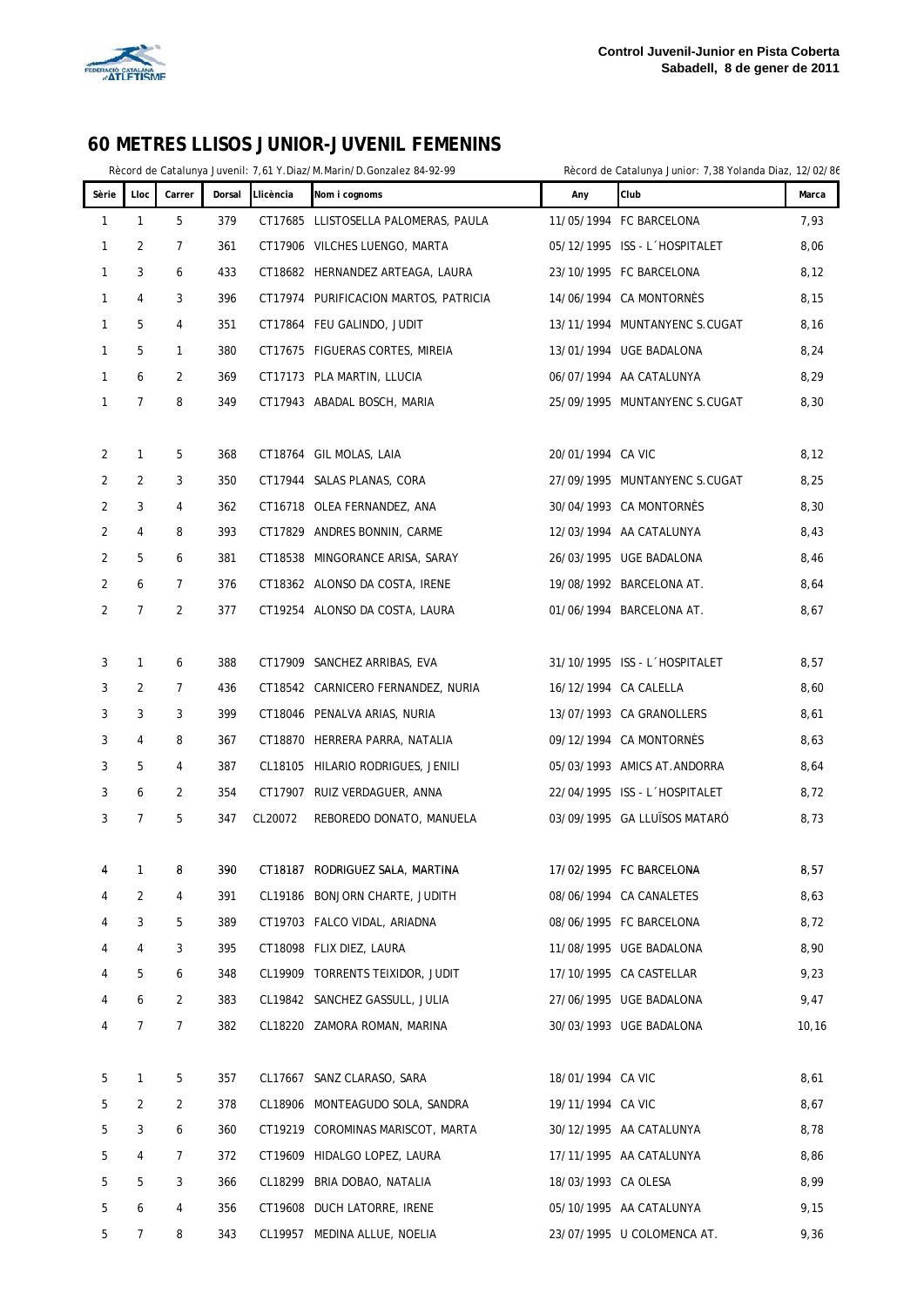

## **400 METRES LLISOS JUNIOR-JUVENIL FEMENINS**

|                |                |                |        |           | Rècord de Catalunya Juvenil: 56,3 Montserrat Pujol/56,50 Andrrea Diez |                     | Rècord de Catalunya Junior: 55,84 Andrea Diez, 17/02/07 |           |
|----------------|----------------|----------------|--------|-----------|-----------------------------------------------------------------------|---------------------|---------------------------------------------------------|-----------|
| Sèrie          | Lloc           | Carrer         | Dorsal | Llicència | Nom i cognoms                                                         | Any                 | Club                                                    | Marca     |
| 1              | $\mathbf{1}$   | 5              | 438    |           | CT16589 BONILLA SEGURA, IRENE                                         |                     | 21/01/1993 AA CATALUNYA                                 | 59,25     |
| 1              | $\overline{2}$ | 4              | 390    |           | CT18187 RODRIGUEZ SALA, MARTINA                                       |                     | 17/02/1995 FC BARCELONA                                 | 59,78     |
| 1              | 3              | 6              | 359    |           | CT17630 GUERRERO PUIGDEVALL, MARINA                                   |                     | 29/05/1994 FC BARCELONA                                 | 1,00,29   |
| 1              | 4              | 3              | 434    |           | CT17087 COSTA IRACHETA, JUDIT                                         |                     | 07/06/1993 AA CATALUNYA                                 | 1,02,46   |
| 1              | 5              | $\overline{2}$ | 377    |           | CT19254 ALONSO DA COSTA, LAURA                                        |                     | 01/06/1994 BARCELONA AT.                                | 1,04,55   |
|                |                |                |        |           |                                                                       |                     |                                                         |           |
| $\overline{2}$ | 1              | 3              | 433    |           | CT18682 HERNANDEZ ARTEAGA, LAURA                                      |                     | 23/10/1995 FC BARCELONA                                 | 59,58     |
| $\overline{2}$ | 2              | 6              | 397    |           | CT18710 MESA MORENO, MAR                                              |                     | 03/04/1995 AA CATALUNYA                                 | 1,01,13   |
| $\overline{2}$ | 3              | 5              | 446    |           | CT17103 HERRERAS MARTINEZ, MERCEDES                                   |                     | 26/01/1992 BARCELONA AT.                                | 1,03,31   |
| 2              | 4              | 2              | 376    |           | CT18362 ALONSO DA COSTA, IRENE                                        |                     | 19/08/1992 BARCELONA AT.                                | 1,05,48   |
| 2              | 5              | 4              | 352    | CT19082   | NAUMOV CORBERA, ZOYA                                                  |                     | 17/07/1995 MUNTANYENC S.CUGAT                           | 1,05,51   |
|                |                |                |        |           |                                                                       |                     |                                                         |           |
| 3              | 1              | 6              | 379    |           | CT17685 LLISTOSELLA PALOMERAS, PAULA                                  |                     | 11/05/1994 FC BARCELONA                                 | 1,02,16   |
| 3              | $\overline{2}$ | 5              | 378    |           | CL18906 MONTEAGUDO SOLA, SANDRA                                       | 19/11/1994 CA VIC   |                                                         | 1,02,77   |
| 3              | 3              | 2              | 440    |           | CT18481 BERLANGA NAVARRO, NURIA                                       |                     | 24/07/1995 AA CATALUNYA                                 | 1,03,71   |
| 3              | 4              | 3              | 432    |           | CT18115 ILLA MARTINEZ, CLAUDIA                                        |                     | 14/04/1995 AA PALAMOS                                   | 1,04,00   |
| 3              | 5              | 4              | 387    |           | CL18105 HILARIO RODRIGUES, JENILI                                     |                     | 05/03/1993 AMICS AT. ANDORRA                            | 1,05,79   |
|                |                |                |        |           |                                                                       |                     |                                                         |           |
| 4              | 1              | 5              | 370    |           | CT17950 POLO RODA, SARA                                               |                     | 21/12/1994 AA CATALUNYA                                 | 1,06,06   |
| 4              | 2              | 6              | 441    |           | CL19907 SANCHEZ ALBERT, IRENE                                         |                     | 17/03/1995 CA CASTELLAR                                 | 1,07,04   |
| 4              | 3              | 2              | 436    |           | CT18542 CARNICERO FERNANDEZ, NURIA                                    |                     | 16/12/1994 CA CALELLA                                   | 1,07,95   |
| 4              | 4              | 4              | 443    |           | CT17940 PELEGRI GUILLEME, LAURA                                       |                     | 16/12/1993 GA LLUÏSOS MATARÓ                            | 1,08,15   |
| 4              | 5              | 3              | 366    |           | CL18299 BRIA DOBAO, NATALIA                                           | 18/03/1993 CA OLESA |                                                         | 1,11,48   |
|                |                |                |        |           |                                                                       |                     |                                                         |           |
| 5              | 1              | 4              | 360    |           | CT19219 COROMINAS MARISCOT, MARTA                                     |                     | 30/12/1995 AA CATALUNYA                                 | 1,05,64   |
| 5              | 2              | 2              | 384    |           | CT19233 CAMPS YAGO, CRISTINA                                          |                     | 20/10/1993 ISS - L'HOSPITALET                           | 1,09,78   |
| 5              | $\mathbf{3}$   | 3              | 372    |           | CT19609 HIDALGO LOPEZ, LAURA                                          |                     | 17/11/1995 AA CATALUNYA                                 | 1,10,25   |
| 5              | 4              | 5              | 445    |           | CT18856 RUIZ ARENAS, ALBA                                             |                     | 03/09/1995 RIPOLLET UA                                  | 1,12,72   |
| 5              | 5              | 6              | 371    |           | CL18940 CATALAN GASPAR, LAIA                                          |                     | 10/11/1994 CA CASTELLAR                                 | 1,13,73   |
|                |                |                |        |           |                                                                       |                     |                                                         |           |
| 6              | 1              | 4              | 435    |           | CT19367 MASSOT BALLETBO, ANDREA                                       |                     | 19/07/1995 FC BARCELONA                                 | 1,06,49   |
| 6              | $\overline{2}$ | 6              | 388    |           | CT17909 SANCHEZ ARRIBAS, EVA                                          |                     | 31/10/1995 ISS - L'HOSPITALET                           | 1,06,93   |
| 6              | 3              | 1              | 448    |           | CL19795 MARCH BURGOS, JUDIT                                           |                     | 11/11/1995 CA NOU BARRIS                                | 1,13,55   |
| 6              | 4              | 3              | 437    |           | CT17113 RUSCALLEDA RAMIREZ, SARA                                      |                     | 26/04/1993 CA CALELLA                                   | 1, 15, 72 |
| 6              | 5              | 2              | 439    |           | CT18863 BETRIU ROSSELLO, NAUSIKA                                      |                     | 29/03/1994 CA LAIETÀNIA                                 | 1, 15, 73 |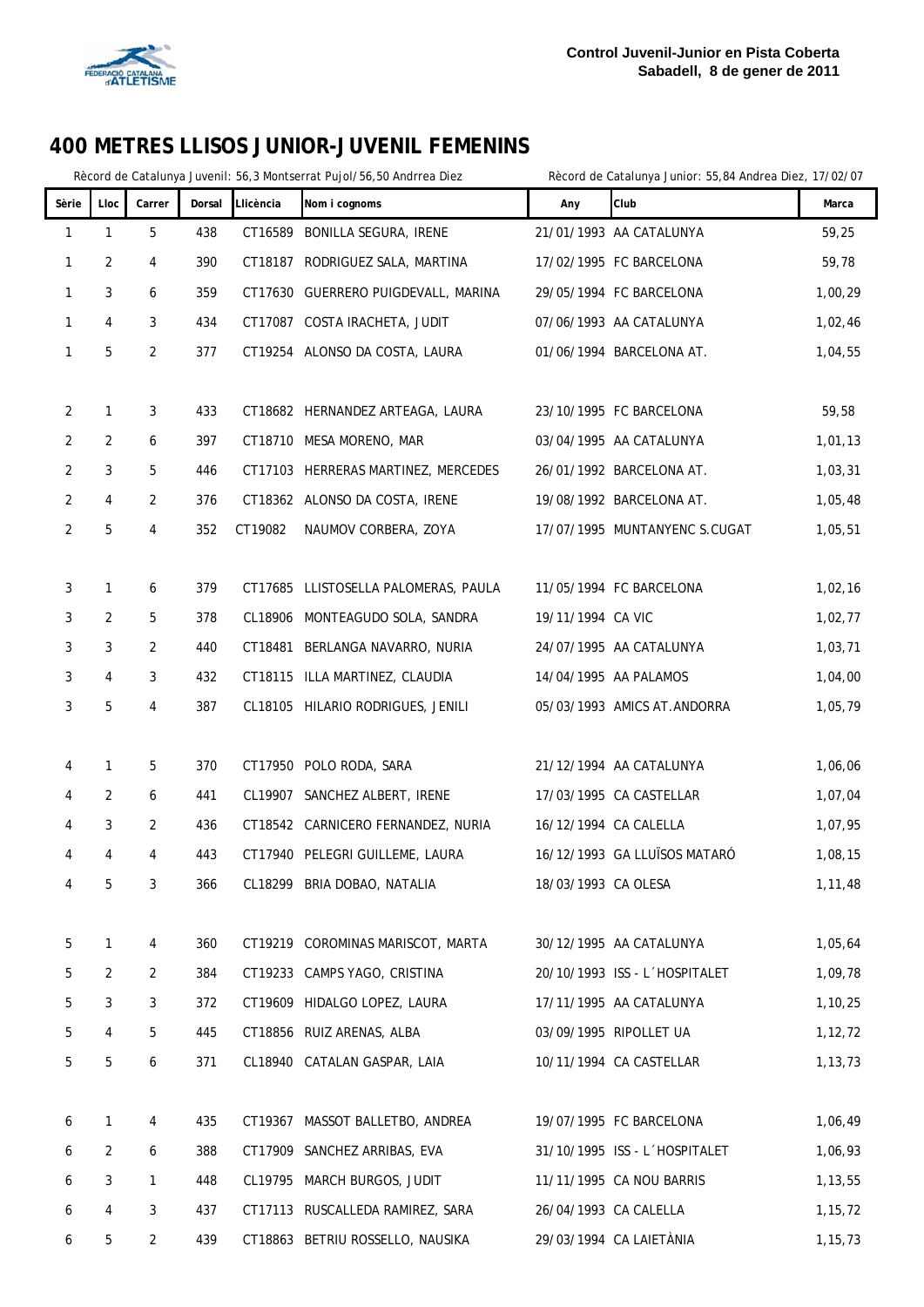

# **1500 METRES LLISOS JUNIOR FEMENINS**

| Sèrie          | Lloc           | Dorsal | Llicència | Nom i cognoms                | Any                  | Club                          | Marca     |
|----------------|----------------|--------|-----------|------------------------------|----------------------|-------------------------------|-----------|
| 1              | 1              | 398    | CT17873   | PINO CREIXENTI, INGRID       |                      | 30/05/1995 FC BARCELONA       | 4,45,92   |
| 1              | $\overline{2}$ | 430    | CT17610   | QUILEZ RIBERA, ANNA          |                      | 13/04/1994 CA LLORET-LA SELVA | 4,53,53   |
| 1              | 3              | 456    | CT17644   | GRAU ROSET, GEORGINA         |                      | 12/10/1994 AA CATALUNYA       | 4,54,31   |
| 1              | 4              | 444    | CT17904   | ALVAREZ BARKANE, AMINA MARIA |                      | 30/12/1995 ISS - L'HOSPITALET | 4,55,11   |
| 1              | 5              | 453    | CT18674   | MOYA ORTEGA, TERESA          |                      | 22/06/1995 AA CATALUNYA       | 5,02,79   |
| 1              | 6              | 452    | CT17535   | GOMEZ RAMON, MARTA           |                      | 17/01/1994 JA SABADELL        | 5, 31, 22 |
| 1              |                | 451    | CT17549   | <b>GOMEZ RAMON, LAURA</b>    |                      | 17/01/1994 JA SABADELL        | RET.      |
| 1              |                | 455    | CT18509   | TRAVER RAMOS, ANNA           |                      | 02/07/1994 CA NOU BARRIS      | RET.      |
|                |                |        |           |                              |                      |                               |           |
| $\overline{2}$ | 1              | 449    | CT18652   | LORENZO VENZAL, LAIA         |                      | 27/12/1994 CA LLORET-LA SELVA | 5,46,13   |
| $\overline{2}$ | $\overline{2}$ | 374    | CT17975   | FERRON MARTINEZ, INES        |                      | 31/01/1994 CA MONTORNÈS       | 5,51,70   |
| $\overline{2}$ | $\mathbf{3}$   | 447    | CL18851   | HERNANDEZ CANO, ROCIO        |                      | 28/01/1994 CA MONTORNÈS       | 5,54,06   |
| $\overline{2}$ | 4              | 454    | CL19866   | LOSADA PEREZ, MARIA          |                      | 20/02/1995 CA CASTELLAR       | 6, 10, 07 |
| $\overline{2}$ | 5              | 450    | CL19850   | JIMENEZ BAYONA, ISABEL       | 21/04/1995 CA MOLLET |                               | 6,18,79   |
| $\overline{2}$ | 6              | 375    | CL19786   | FERNANDEZ DE MARCOS, DANIA   |                      | 26/10/1995 CA MONTORNES       | 6, 26, 47 |
| $\overline{2}$ | $\overline{7}$ | 383    | CL19842   | SANCHEZ GASSULL, JULIA       |                      | 27/06/1995 UGE BADALONA       | 6, 27, 07 |
| $\overline{2}$ | 8              | 382    | CL18220   | ZAMORA ROMAN, MARINA         |                      | 30/03/1993 UGE BADALONA       | 6,41,51   |
| $\overline{2}$ | 9              | 442    | CL19843   | DE LA CRUZ FORCADELL, ANA    |                      | 10/10/1995 UGE BADALONA       | 8,02,16   |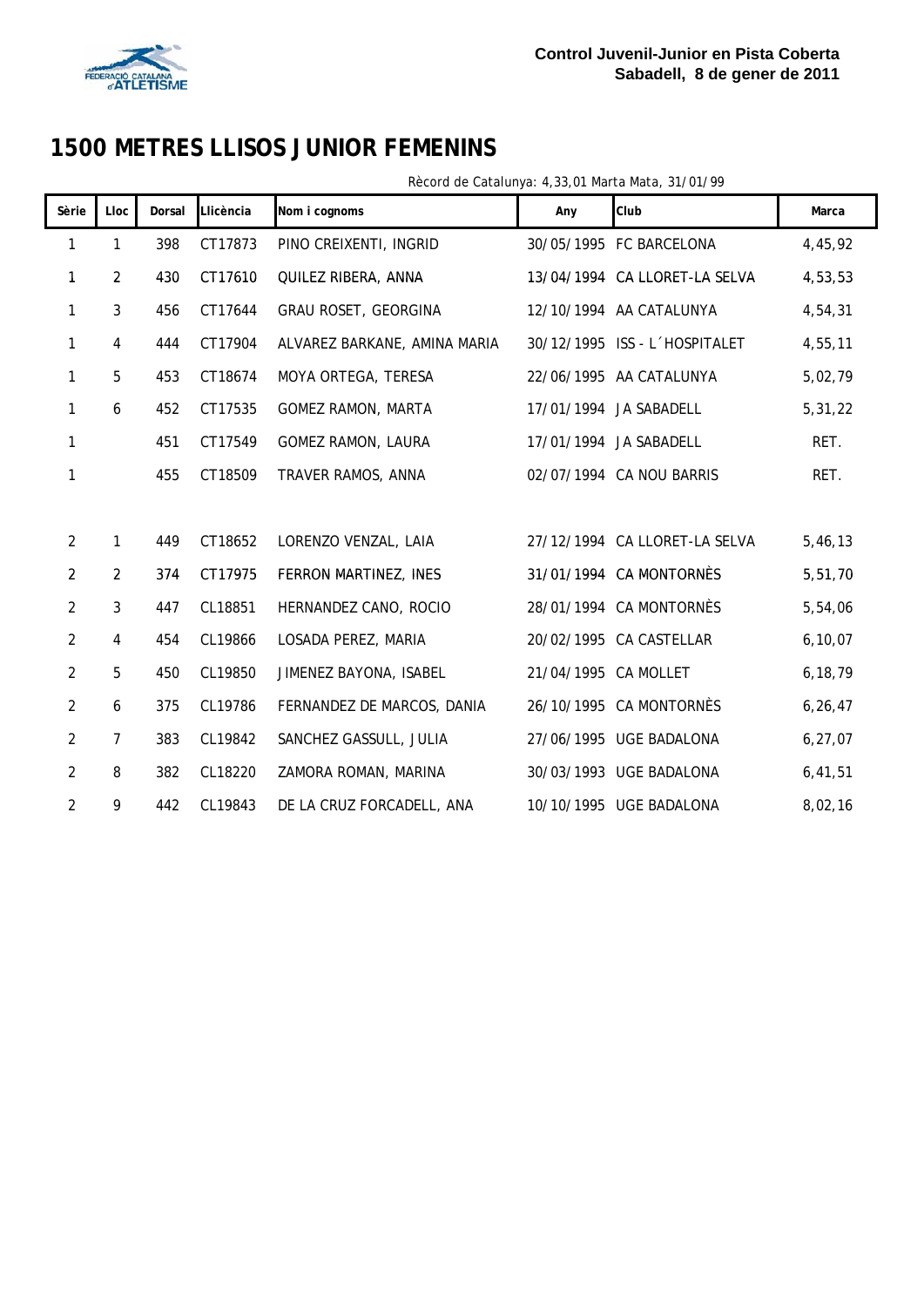

## **60 METRES TANQUES JUNIOR FEMENINS**

Rècord de Catalunya: 8,57 Regina Gabarró, 10/03/89

| Sèrie | Lloc | Carrer | Dorsal | Llicència | Nom i cognoms                 | Any                   | Club                       | Marca |
|-------|------|--------|--------|-----------|-------------------------------|-----------------------|----------------------------|-------|
|       |      | 5      | 362    |           | CT16718 OLEA FERNANDEZ, ANA   |                       | 30/04/1993 CA MONTORNÈS    | 9,80  |
|       |      | 6      | 358    |           | CT17101 FERNANDEZ RICO, CARLA |                       | 17/10/1993 AA CATALUNYA    | 10,37 |
|       |      | 4      | 364    | CT17026   | DEL PASO MARTINEZ, LAURA      |                       | 10/04/1993 AVINENT MANRESA | 10.46 |
|       | 4    |        | 363    | CT18315   | DOBON PELEGRIN, SHEILA        | 29/06/1993 UA BARBERÀ |                            | 11,38 |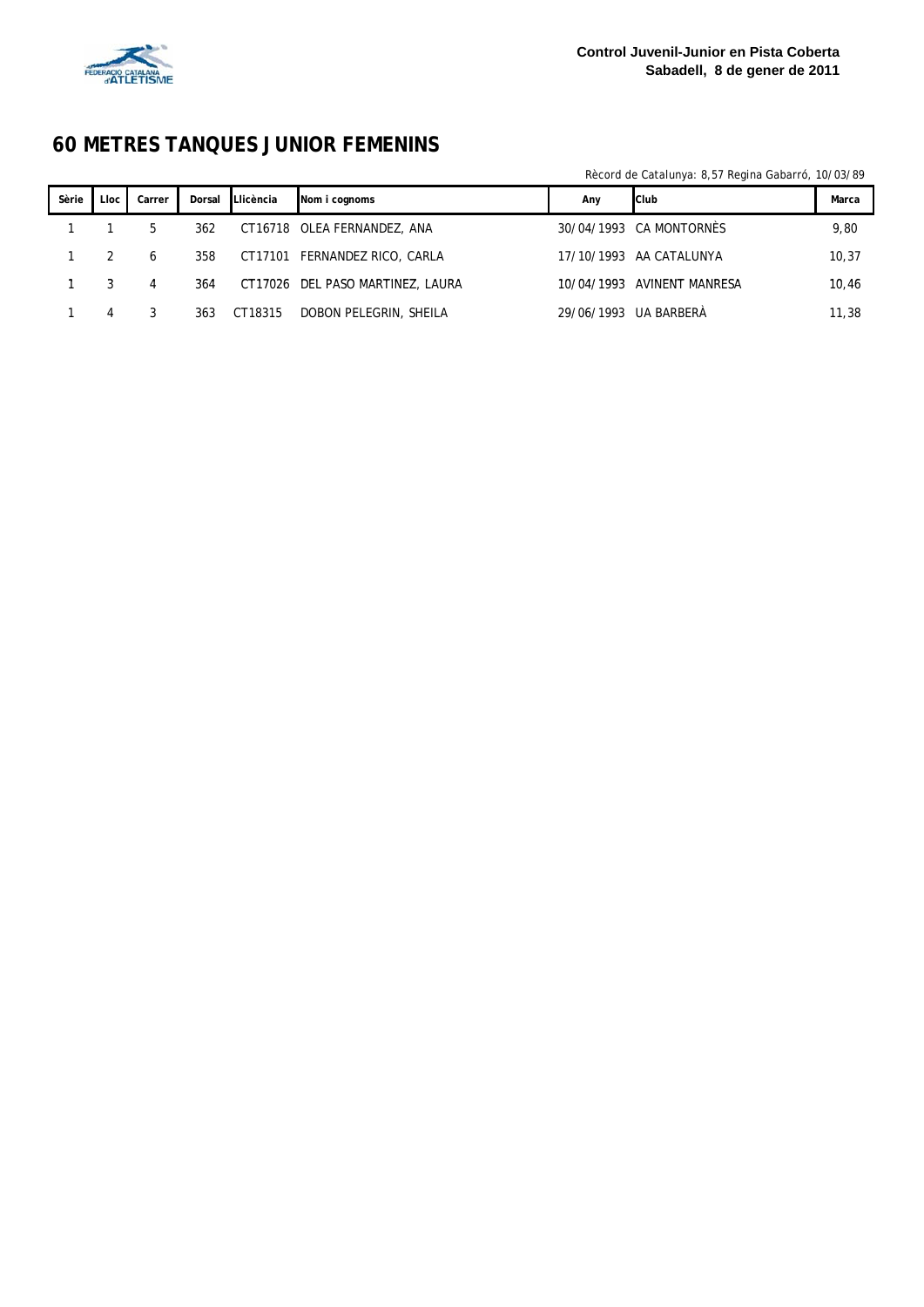

## **60 METRES TANQUES JUVENIL FEMENINS**

Rècord de Catalunya: 8,72 Gelia Costes, 21/02/04

| Lloc | Carrer | Dorsal | Nom i cognoms                                                                                 | Any | Marca                                                                                                                                                                                                              |
|------|--------|--------|-----------------------------------------------------------------------------------------------|-----|--------------------------------------------------------------------------------------------------------------------------------------------------------------------------------------------------------------------|
|      | 4      | 373    | RAMOS GANDIA, ARIADNA                                                                         |     | 9,15                                                                                                                                                                                                               |
| 2    | 5      | 349    | ABADAL BOSCH, MARIA                                                                           |     | 9,20                                                                                                                                                                                                               |
| 3    | 6      | 361    | VILCHES LUENGO, MARTA                                                                         |     | 9,23                                                                                                                                                                                                               |
| 4    | 2      | 357    | SANZ CLARASO, SARA                                                                            |     | 10,64                                                                                                                                                                                                              |
| 5    |        | 360    | COROMINAS MARISCOT, MARTA                                                                     |     | 10.66                                                                                                                                                                                                              |
| 6    | 3      | 371    | CATALAN GASPAR, LAIA                                                                          |     | 11,04                                                                                                                                                                                                              |
|      | 8      | 365    | BOULOUFA EL OUAKILI, SOUKAINA                                                                 |     | RET.                                                                                                                                                                                                               |
|      |        |        | <b>Llicència</b><br>CT17650<br>CT17943<br>CT17906<br>CL17667<br>CT19219<br>CL18940<br>CT19590 |     | <b>Club</b><br>05/01/1994 CA IGUALADA<br>25/09/1995 MUNTANYENC S.CUGAT<br>05/12/1995 ISS - L HOSPITALET<br>18/01/1994 CA VIC<br>30/12/1995 AA CATALUNYA<br>10/11/1994<br>CA CASTELLAR<br>UA TERRASSA<br>16/01/1995 |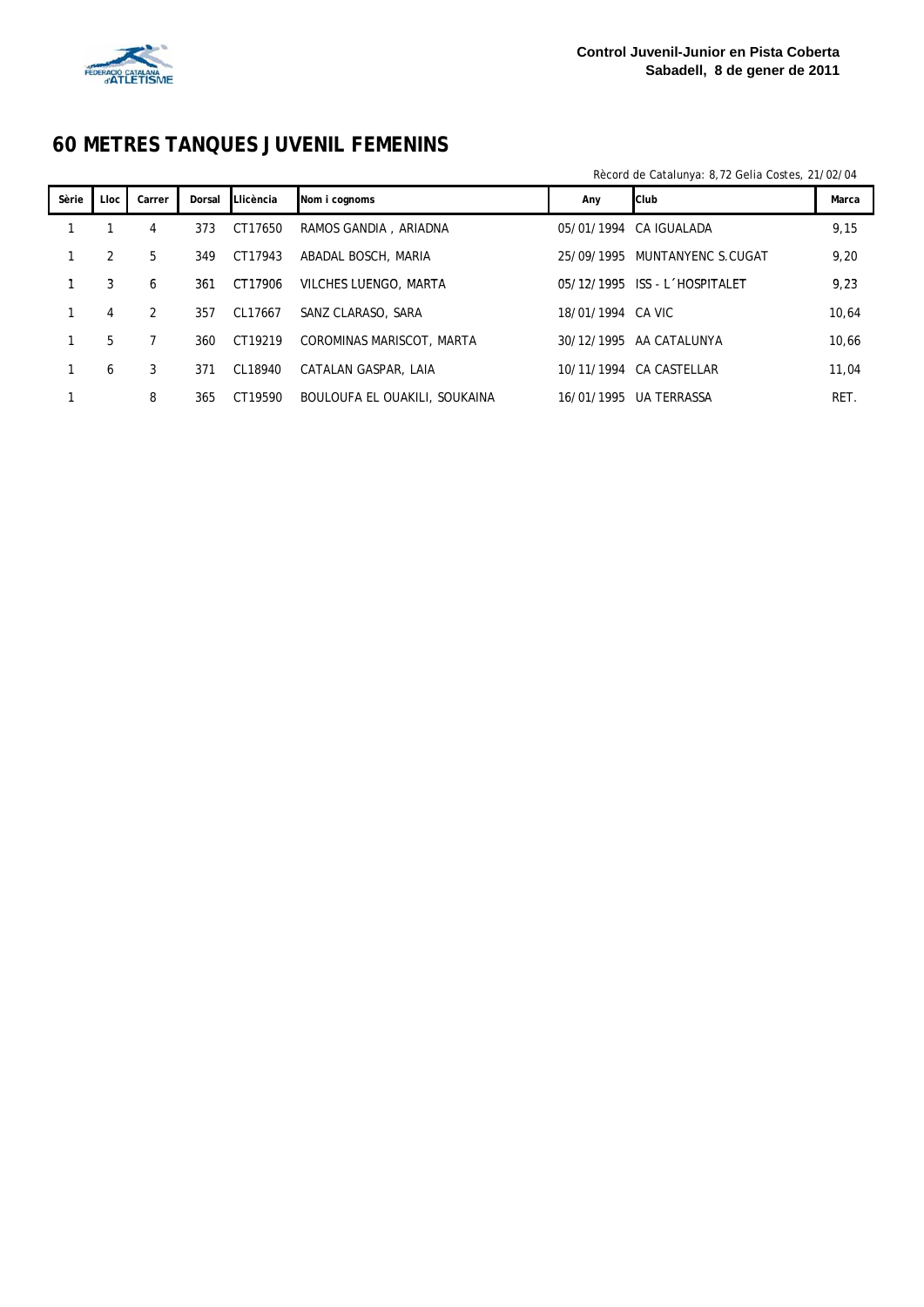

#### **SALT D'ALÇADA JUVENIL-JUNIOR FEMENÍ**

|      | Rècord de Catalunya Juvenil: 1,74 Claudia Garcia, 18/12/08 |           |                                |            |                          | Rècord de Catalunya Junior: 1,77 A.Belen Martinez/Claudia Garci (de 2 en 2 cm) |                          |             |          |                          |    |                          |                          |      |            |       |
|------|------------------------------------------------------------|-----------|--------------------------------|------------|--------------------------|--------------------------------------------------------------------------------|--------------------------|-------------|----------|--------------------------|----|--------------------------|--------------------------|------|------------|-------|
| Lloc | Dorsal                                                     | Llicència | Nom i cognoms                  | Any        | Club                     | 1,37                                                                           | 1,41                     | $1,44$ 1,47 |          |                          |    | $1,50$ 1,53 1,55 1,57    |                          | 1,59 | 1,61       | Marca |
|      | 431                                                        |           | CT18711 SEGARRA DIONIS, MARTA  |            | 29/06/1995 AA CATALUNYA  |                                                                                | $\overline{\phantom{a}}$ | $\Omega$    | $\Omega$ | $\overline{\phantom{a}}$ | XO | $\overline{\phantom{a}}$ | $\overline{\phantom{a}}$ | XO   | <b>XXX</b> | 1,59  |
|      | 353                                                        |           | CL19710 PEREZ GARCIA, MARINA   |            | 26/08/1995 CA NOU BARRIS | $\Omega$                                                                       | XQ                       | $\Omega$    | XQ       | <b>XXX</b>               |    |                          |                          |      |            | 1,47  |
| 3    | 363                                                        |           | CT18315 DOBON PELEGRIN, SHEILA | 29/06/1993 | UA BARBERÀ               | $\Omega$                                                                       | XXO                      | XXO         | XXX      |                          |    |                          |                          |      |            | 1,44  |
|      | 374                                                        |           | CT17975 FERRON MARTINEZ, INES  | 31/01/1994 | CA MONTORNÈS             | $\Omega$                                                                       | XXO                      | <b>XXX</b>  |          |                          |    |                          |                          |      |            | 1,41  |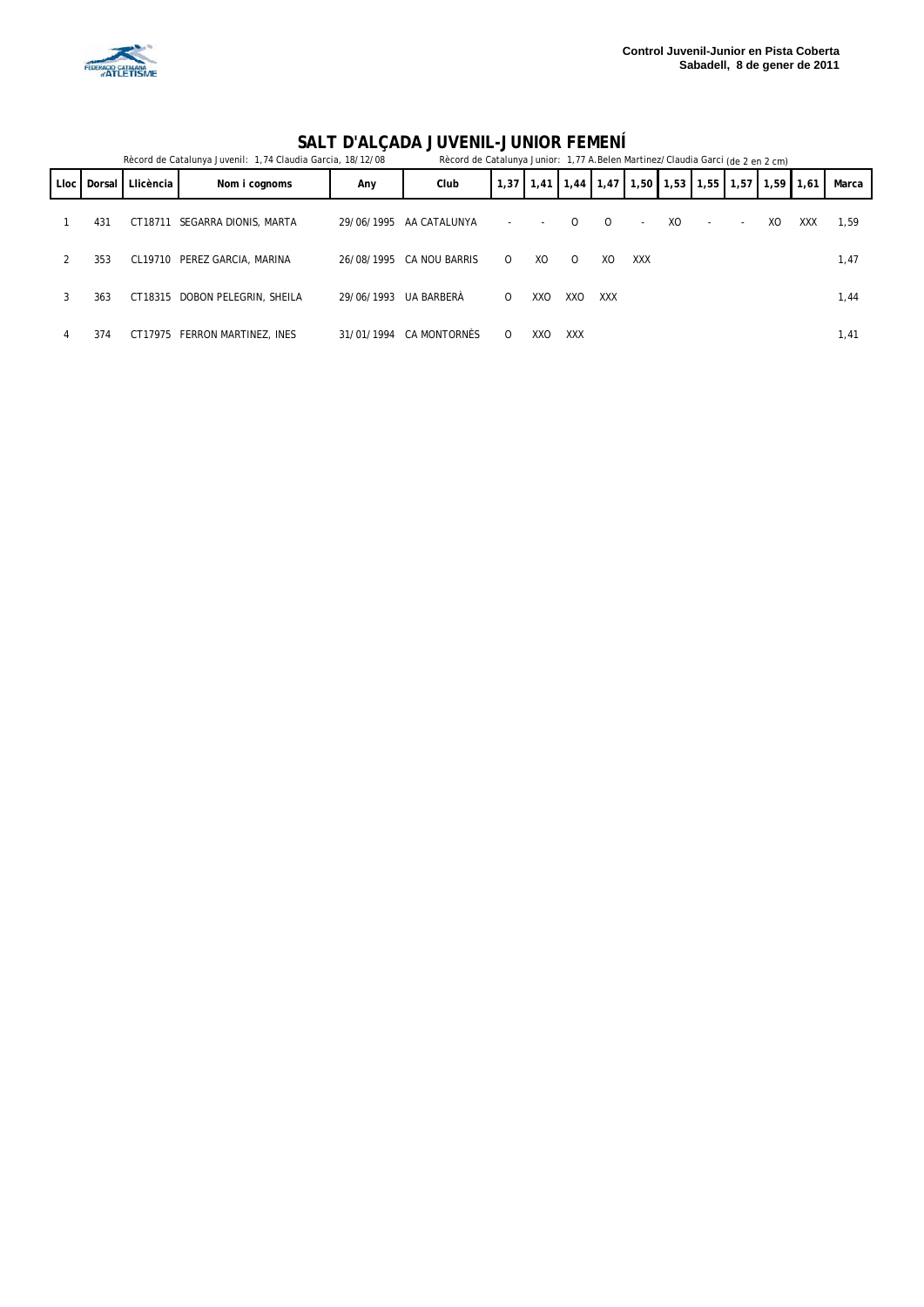

## **SALT DE LLARGADA JUNIOR FEMENÍ**

|             |        |           |                                  |            |                     |      |                               |   |   |                |   | Rècord de Catalunya: 5,80 Arantxa Garcia, 05/02/89 |
|-------------|--------|-----------|----------------------------------|------------|---------------------|------|-------------------------------|---|---|----------------|---|----------------------------------------------------|
| <b>Lloc</b> | Dorsal | Llicència | Nom i cognoms                    | Any        | Club                |      | $\overline{2}$                | 3 | 4 | 5              | 6 | Marca                                              |
|             | 394    | CT16659   | <b>GOMEZ DIAZ, NURIA</b>         | 22/08/1993 | AA CATALUNYA        | X    | X                             | X |   | 5,13 5,22 5,14 |   | 5,22                                               |
| 2           | 385    | CT16197   | CALZADA ESCRIG, ARIADNA          | 23/02/1992 | <b>FC BARCELONA</b> |      | 4,92 4,98 4,93 5,02 5,03 5,00 |   |   |                |   | 5,03                                               |
| 3           | 437    |           | CT17113 RUSCALLEDA RAMIREZ, SARA | 26/04/1993 | CA CALELLA          |      | 4,55 4,64                     | X |   | 4,72 4,66 4,44 |   | 4,72                                               |
| 4           | 392    | CT17090   | <b>GRAU DURO, MONICA</b>         | 05/01/1993 | AA CATALUNYA        | 4.30 |                               |   |   |                |   | 4,30                                               |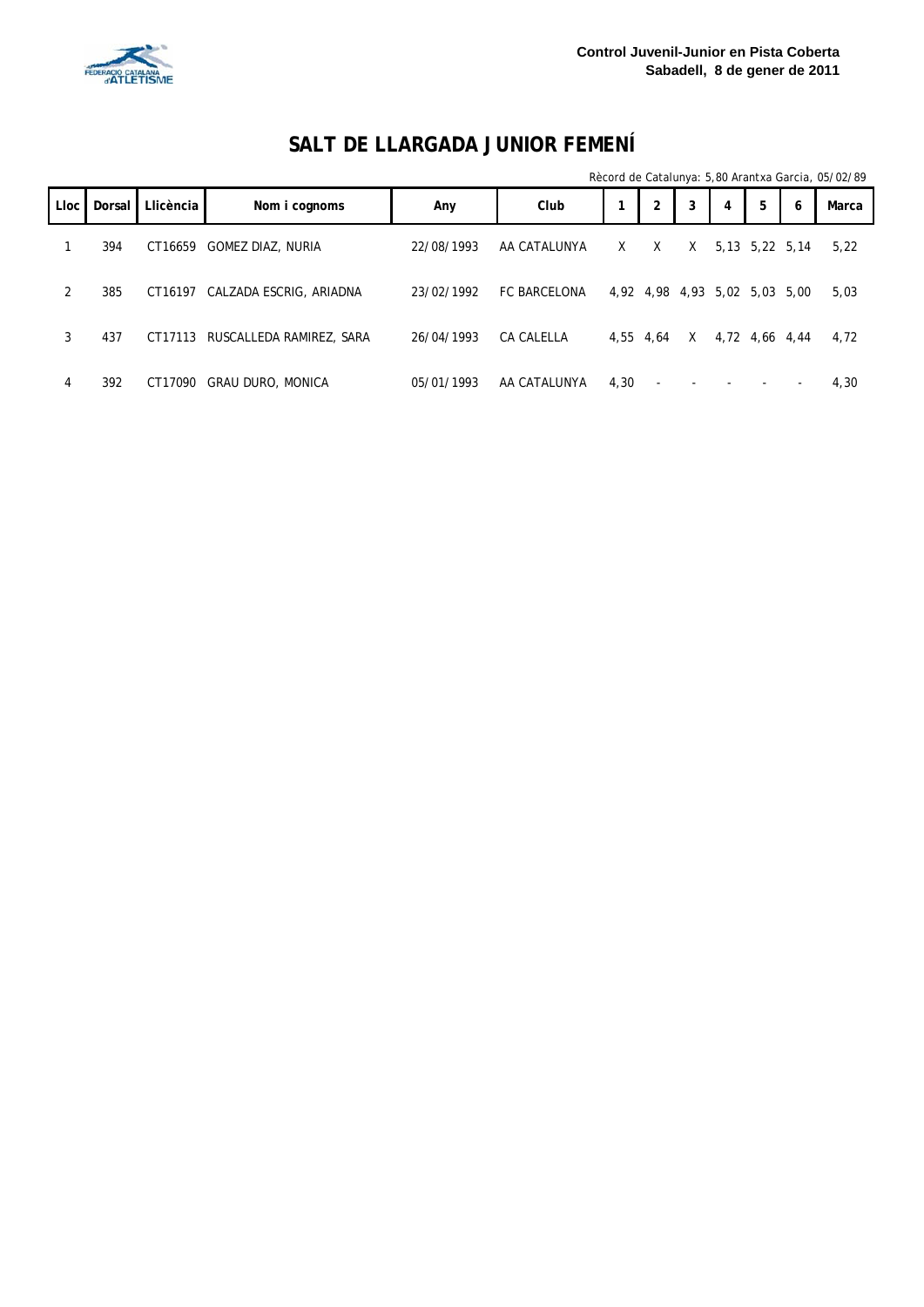

## **SALT DE LLARGADA JUVENIL FEMENÍ**

Rècord de Catalunya: 5,78 Anna Circuns, 17/03/01

|                |        |             |                           |     |                               |                     |   |      |                               |              | $n_{\rm U}$ and $n_{\rm U}$ cataluity at $\sigma_{\rm U}$ and $\sigma_{\rm H}$ called $\sigma_{\rm U}$ and $\sigma_{\rm U}$ |
|----------------|--------|-------------|---------------------------|-----|-------------------------------|---------------------|---|------|-------------------------------|--------------|-----------------------------------------------------------------------------------------------------------------------------|
| Lloc           | Dorsal | Llicència   | Nom i cognoms             | Any | Club                          | $\overline{2}$      | 3 | 4    | 5                             | 6            | Marca                                                                                                                       |
| $\mathbf{1}$   | 350    | CT17944     | SALAS PLANAS, CORA        |     | 27/09/1995 MUNTANYENC S.CUGAT | 4,38 5,22 4,42 5,07 |   |      | $\times$                      | $\times$     | 5,22                                                                                                                        |
| 2              | 344    | CT17680     | GARCIA LOPEZ, GEMMA       |     | 21/01/1994 CORNELLÀ AT.       | 4,64 4,83           | X | 4,66 | $\mathsf{X}$                  | $\times$     | 4,83                                                                                                                        |
| 3              |        | 354 CT17907 | RUIZ VERDAGUER, ANNA      |     | 22/04/1995 ISS - L'HOSPITALET |                     |   |      | 4,45 4,38 4,35 4,32 4,48      | $\mathsf{X}$ | 4,48                                                                                                                        |
| 4              | 353    | CL19710     | PEREZ GARCIA, MARINA      |     | 26/08/1995 CA NOU BARRIS      | 3,62 3,78 4,02 3,89 |   |      | X                             | 4,42         | 4,42                                                                                                                        |
| 5              | 346    | CL19796     | GONZALEZ MENDEZ, CRISTINA |     | 01/03/1995 CA NOU BARRIS      |                     |   |      | 4,11 4,15 4,18 4,20 4,19 4,41 |              | 4,41                                                                                                                        |
| 6              | 348    | CL19909     | TORRENTS TEIXIDOR, JUDIT  |     | 17/10/1995 CA CASTELLAR       |                     |   |      | 4,07 4,35 4,19 4,20 4,16      | $\times$     | 4,35                                                                                                                        |
| $\overline{7}$ | 343    | CL19957     | MEDINA ALLUE, NOELIA      |     | 23/07/1995 U COLOMENCA AT.    | 3,99 3,43           |   |      | X 3,99 4,33 3,99              |              | 4,33                                                                                                                        |
| 8              | 345    | CT17901     | SUÑE GALAN, MIREIA        |     | 06/05/1995 FC BARCELONA       |                     |   |      | 3,99 4,07 4,00 3,99 4,05      | $\mathsf{X}$ | 4,07                                                                                                                        |
| 9              | 356    | CT19608     | DUCH LATORRE, IRENE       |     | 05/10/1995 AA CATALUNYA       | 3,86 3,68 3,94      |   |      |                               |              | 3,94                                                                                                                        |
| 10             | 355    | CL19611     | D AMATO ANTONUCCI, ANNA   |     | 26/12/1995 AA CATALUNYA       | 3,55 3,16           | X |      |                               |              | 3,55                                                                                                                        |